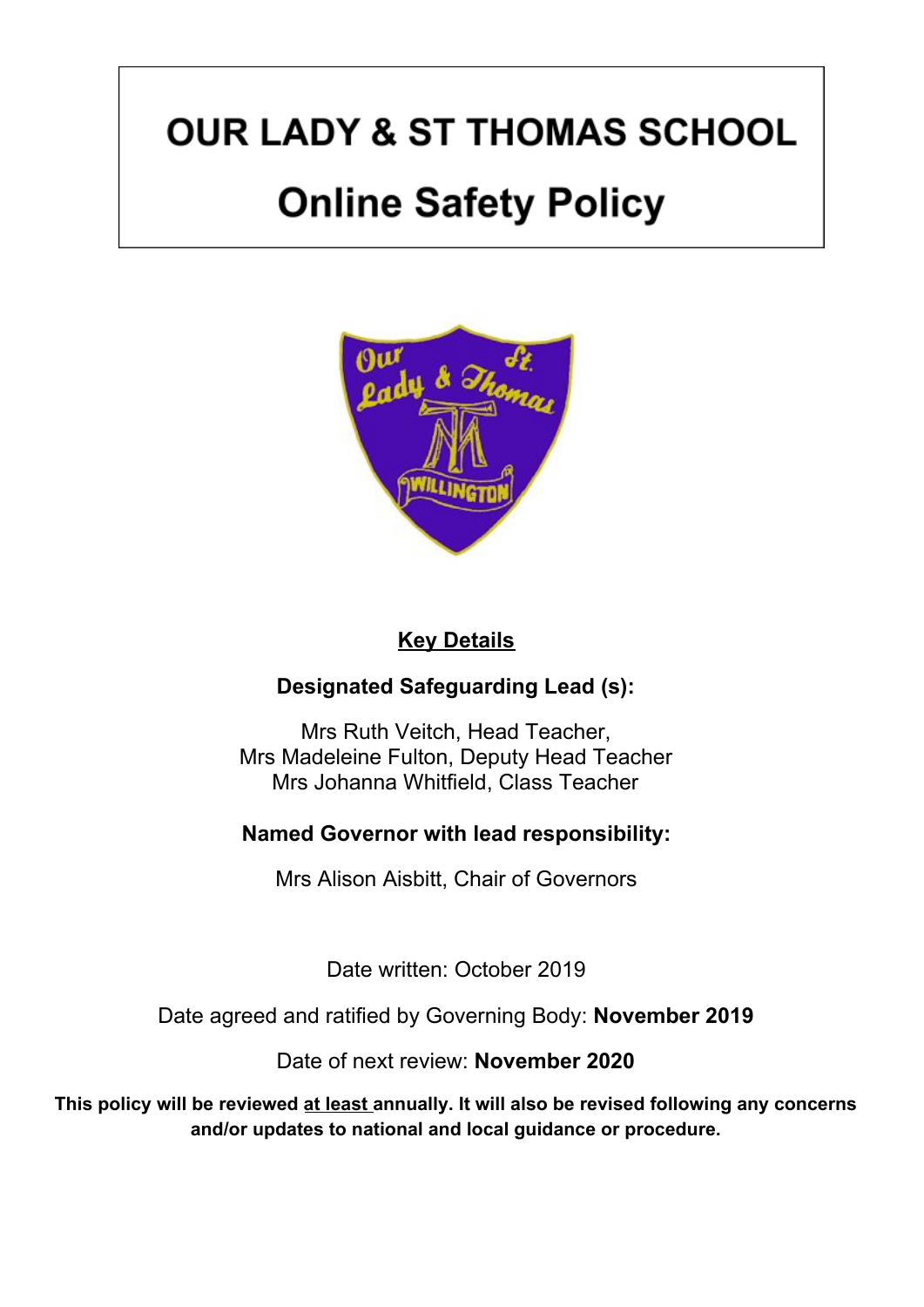# **Contents**

| <b>Policy Aims</b>                                                                                            | 4  |
|---------------------------------------------------------------------------------------------------------------|----|
| Policy Scope                                                                                                  | 4  |
| Links with other policies and practices                                                                       | 5  |
| Monitoring and Review                                                                                         | 5  |
| Roles and Responsibilities                                                                                    | 6  |
| The leadership and management team will:                                                                      | 6  |
| The Designated Safeguarding Lead (DSL) will:                                                                  | 6  |
| It is the responsibility of all members of staff to:                                                          | 7  |
| It is the responsibility of staff managing the technical environment to:                                      | 7  |
| It is the responsibility of learners (at a level that is appropriate to their individual age and ability) to: | 8  |
| It is the responsibility of parents and carers to:                                                            | 8  |
| <b>Education and Engagement Approaches</b>                                                                    | 8  |
| Education and engagement with learners                                                                        | 8  |
| <b>Vulnerable Learners</b>                                                                                    | 9  |
| Training and engagement with staff                                                                            | 9  |
| Awareness and engagement with parents and carers                                                              | 10 |
| <b>Reducing Online Risks</b>                                                                                  | 10 |
| Safer Use of Technology                                                                                       | 11 |
| Classroom Use                                                                                                 | 11 |
| <b>Managing Internet Access</b>                                                                               | 12 |
| <b>Filtering and Monitoring</b>                                                                               | 12 |
| <b>Decision Making</b>                                                                                        | 12 |
| Filtering                                                                                                     | 12 |
| Monitoring                                                                                                    | 13 |
| Managing Personal Data Online                                                                                 | 13 |
| Security and Management of Information Systems                                                                | 13 |
| Password policy                                                                                               | 13 |
| Managing the Safety of our Website                                                                            | 14 |
| Publishing Images and Videos Online                                                                           | 14 |
| <b>Managing Email</b>                                                                                         | 15 |
| Staff email                                                                                                   | 15 |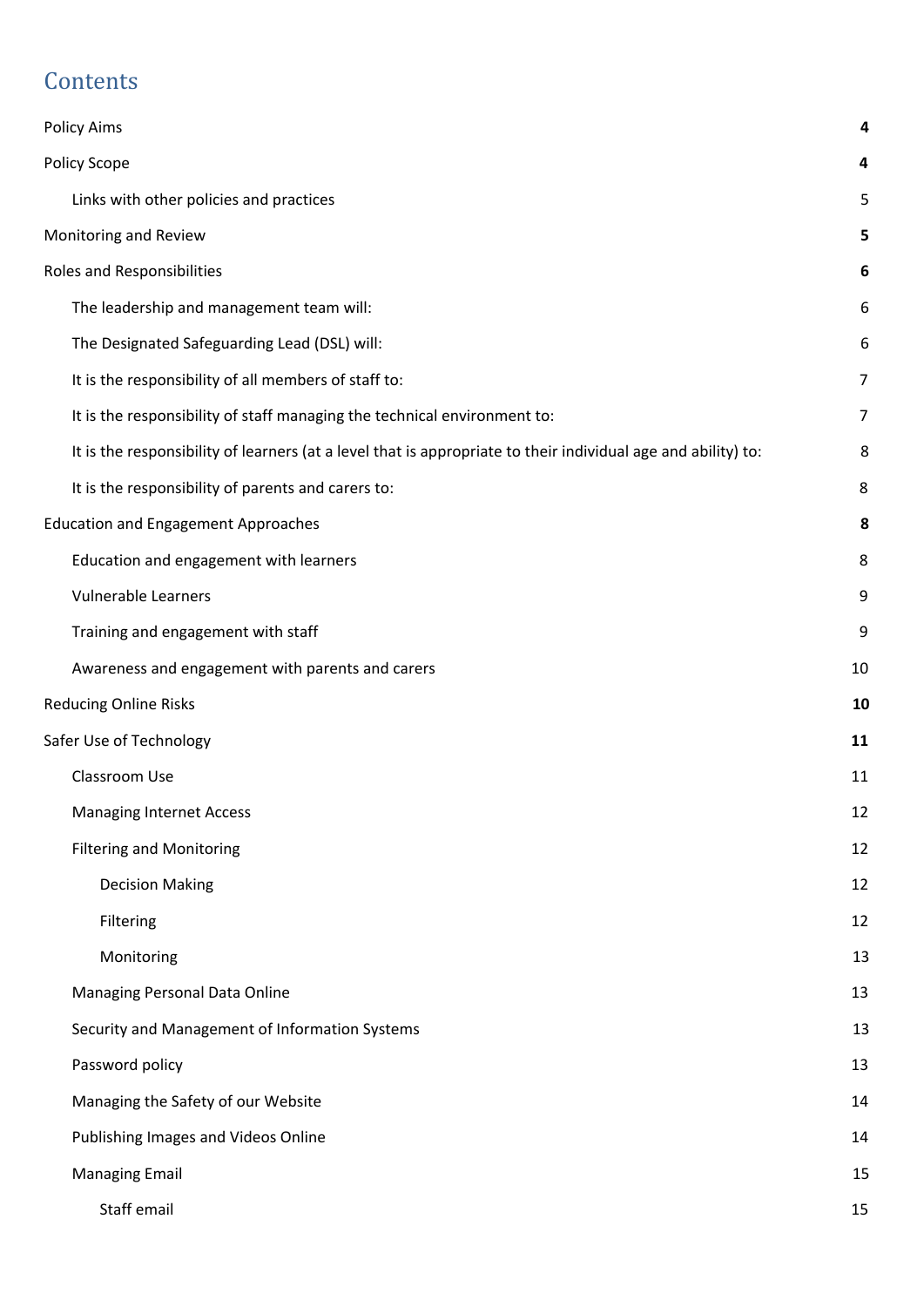| Learner email                                                                      | 15 |
|------------------------------------------------------------------------------------|----|
| Educational use of Videoconferencing and/or Webcams                                | 15 |
| <b>Users</b>                                                                       | 16 |
| Content                                                                            | 16 |
| Management of Learning Platforms                                                   | 16 |
| Management of Applications (apps) used to Record Children's Progress               | 17 |
| Social Media                                                                       | 17 |
| Expectations                                                                       | 17 |
| Staff Personal Use of Social Media                                                 | 18 |
| Learners' Personal Use of Social Media                                             | 19 |
| Official Use of Social Media                                                       | 19 |
| Use of Personal Devices and Mobile Phones                                          | 21 |
| Expectations                                                                       | 21 |
| Staff Use of Personal Devices and Mobile Phones                                    | 21 |
| Learners' Use of Personal Devices and Mobile Phones                                | 22 |
| Visitors' Use of Personal Devices and Mobile Phones                                | 23 |
| Officially provided mobile phones and devices                                      | 23 |
| Responding to Online Safety Incidents and Concerns                                 | 23 |
| Concerns about Learners' Welfare                                                   | 24 |
| <b>Staff Misuse</b>                                                                | 24 |
| Procedures for Responding to Specific Online Incidents or Concerns                 | 24 |
| Online Sexual Violence and Sexual Harassment between Children                      | 24 |
| Youth Produced Sexual Imagery ("Sexting")                                          | 25 |
| Online Child Sexual Abuse and Exploitation (including child criminal exploitation) | 27 |
| Indecent Images of Children (IIOC)                                                 | 28 |
| Cyberbullying                                                                      | 29 |
| <b>Online Hate</b>                                                                 | 29 |
| <b>Online Radicalisation and Extremism</b>                                         | 29 |
| Useful Links for Educational Settings                                              | 30 |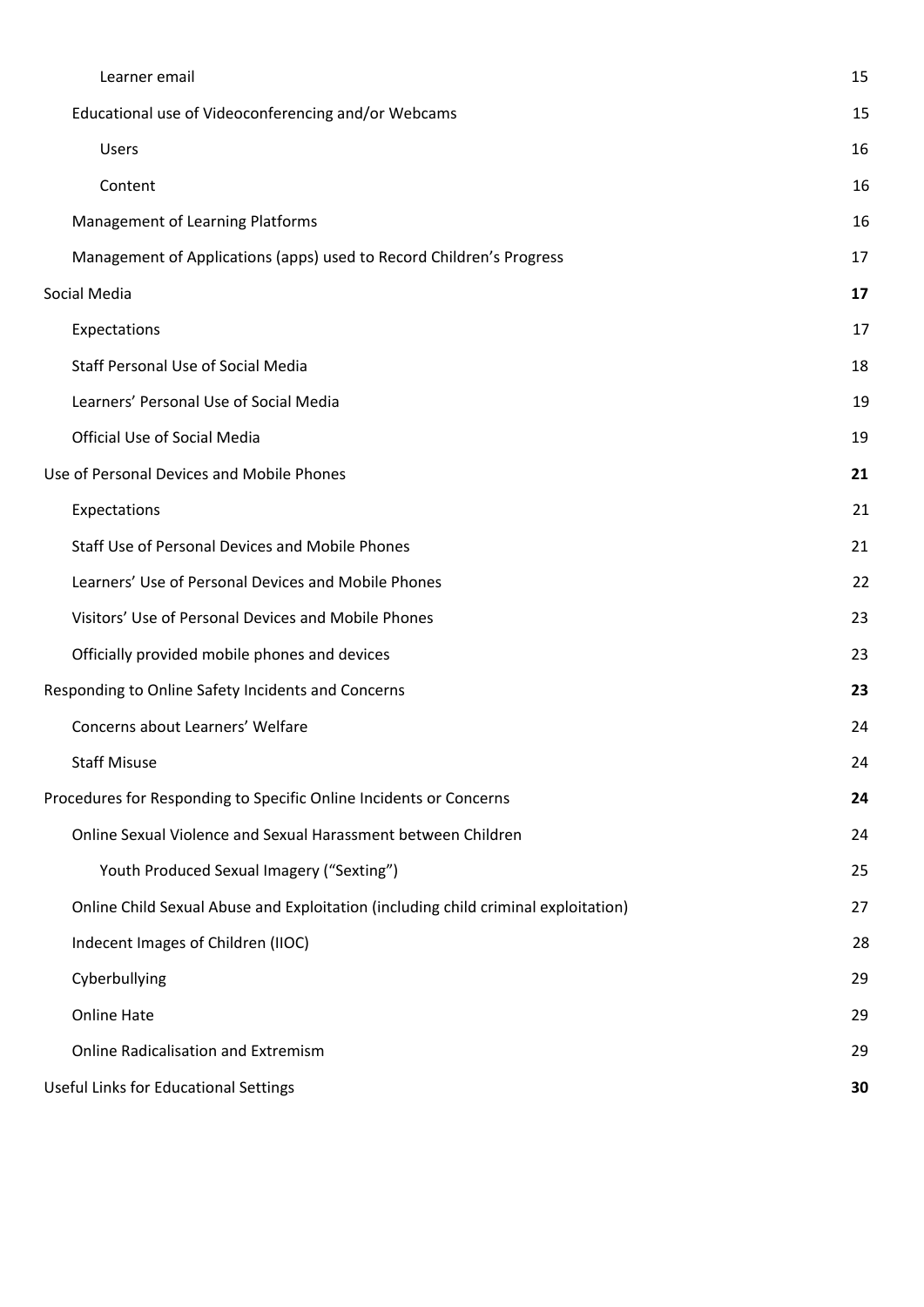# **OUR LADY & ST THOMAS RCVA PRIMARY SCHOOL**

# **Online Safety Policy**

# <span id="page-3-0"></span>1. **Policy Aims**

- **●** This online safety policy has been written by *Our Lady & St Thomas RCVA Primary School***,** involving staff, learners and parents/carers, building on the Kent County Council/The Education People/Durham County Council online safety policy template, with specialist advice and input as required.
- **•** It takes into account the DfE statutory guidance '[Keeping Children Safe in Education'](https://www.gov.uk/government/publications/keeping-children-safe-in-education--2) 2019, [Early](https://www.gov.uk/government/publications/early-years-foundation-stage-framework--2) [Years and Foundation Stage](https://www.gov.uk/government/publications/early-years-foundation-stage-framework--2) 2017 '[Working Together to Safeguard Children](https://www.gov.uk/government/publications/working-together-to-safeguard-children--2)' 2018 and the [Durham Safeguarding Children's Partnership](http://www.durham-scp.org.uk/whats-new/) procedures.
- **●** The purpose of Our Lady & St Thomas Primary School online safety policy is to:
	- **o** Safeguard and protect all members of Our Lady & St Thomas Primary School community online
	- **o** Identify approaches to educate and raise awareness of online safety throughout the community
	- **o** Enable all staff to work safely and responsibly, to role model positive behaviour online and to manage professional standards and practice when using technology
	- **o** Identify clear procedures to use when responding to online safety concerns.
- **● Our Lady & St Thomas RCVA Primary School** identifies that the issues classified within online safety are considerable, but can be broadly categorised into three areas of risk:
	- **o Content:** being exposed to illegal, inappropriate or harmful material
	- **o Contact:** being subjected to harmful online interaction with other users
	- **o Conduct:** personal online behaviour that increases the likelihood of, or causes harm..

# <span id="page-3-1"></span>2. **Policy Scope**

- **●** Our Lady & St Thomas Primary School believes that online safety is an essential part of safeguarding and acknowledges its duty to ensure that all learners and staff are protected from potential harm online.
- **●** Our Lady & St Thomas Primary School identifies that the internet and associated devices, such as computers, tablets, mobile phones and games consoles, are an important part of everyday life.
- **●** Our Lady & St Thomas Primary School believes that learners should be empowered to build resilience and to develop strategies to manage and respond to risk online.
- **●** This policy applies to all staff including the governing body, leadership team, teachers, support staff, external contractors, visitors, volunteers and other individuals who work for, or provide services on behalf of the setting (collectively referred to as "staff" in this policy), as well as learners, parents and carers.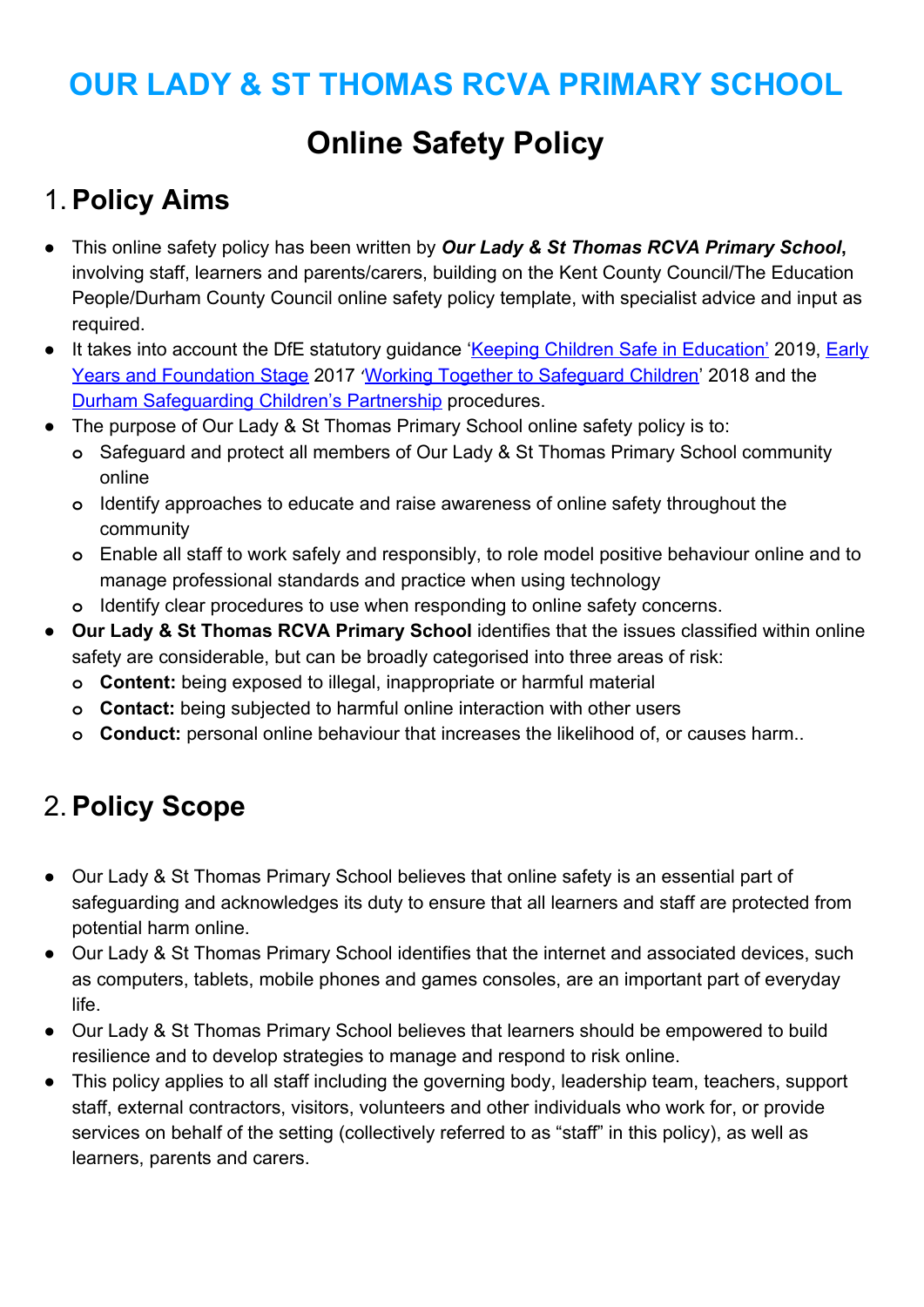**●** This policy applies to all access to the internet and use of technology, including personal devices, or where learners, staff or other individuals have been provided with setting issued devices for use off-site, such as work laptops, tablets or mobile phones.

# <span id="page-4-0"></span>a. **Links with other policies and practices**

This policy links with several other policies, practices and action plans including:

- o Anti-bullying policy
- o Acceptable Use Policies (AUP) and the Code of Conduct
- o Behaviour policy
- o Child Protection/Safeguarding policy
- o
- o Curriculum policies, such as: Computing, Personal Social and Health Education (PSHE), Citizenship and Relationships and Sex Education (RSE)
- o Data Protection
- o Image Use policy
- o Mobile Phone policy
- o Social Media policy
- o Searching, Screening and Confiscation policy

# <span id="page-4-1"></span>3. **Monitoring and Review**

- **●** Technology in this area evolves and changes rapidly. Our Lady & St Thomas Primary School will review this policy at least annually.
	- o The policy will also be revised following any national or local policy requirements, any child protection concerns or any changes to the technical infrastructure.
- **●** We will regularly monitor internet use and evaluate online safety mechanisms to ensure that this policy is consistently applied.
- **●** To ensure they have oversight of online safety, the head teacher will be informed of online safety concerns, as appropriate.
- **●** The named governor for safeguarding will report on a regular basis to the governing body on online safety practice and incidents, including outcomes.
- **●** Any issues identified via monitoring will be incorporated into our action planning.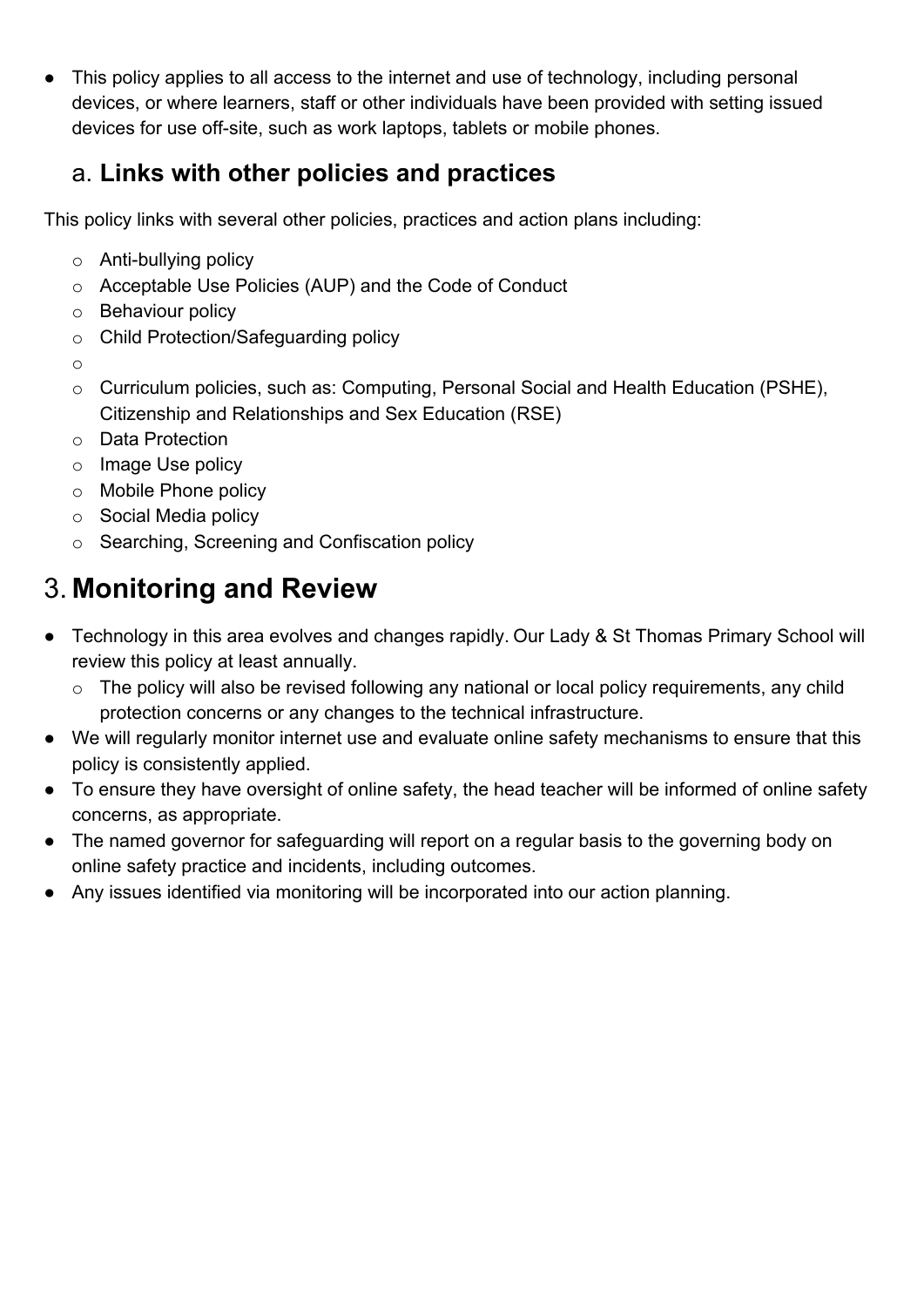# <span id="page-5-0"></span>4. **Roles and Responsibilities**

The Designated Safeguarding Lead (DSL), Mrs Ruth Veitch, has lead responsibility for online safety.

**●** Our Lady & St Thomas Primary School recognises that all members of the community have important roles and responsibilities to play with regards to online safety.

# <span id="page-5-1"></span>a. **The leadership and management team will:**

- **●** Ensure that online safety is viewed as a safeguarding issue and that practice is in line with national and local recommendations and requirements.
- **●** Ensure there are appropriate and up-to-date policies regarding online safety; including a staff code of conduct/behaviour policy *and/or* acceptable use policy, which covers acceptable use of technology.
- **●** Ensure that suitable and appropriate filtering and monitoring systems are in place and work with technical staff to monitor the safety and security of our systems and networks.
- **●** Ensure that online safety is embedded within a progressive curriculum, which enables all learners to develop an age-appropriate understanding of online safety.
- **●** Support the DSL and any deputies by ensuring they have sufficient time and resources to fulfil their online safety responsibilities.
- **●** Ensure there are robust reporting channels for the community to access regarding online safety concerns, including internal, local and national support.
- **●** Ensure that appropriate risk assessments are undertaken regarding the safe use of technology.
- **●** Audit and evaluate online safety practice to identify strengths and areas for improvement.

# <span id="page-5-2"></span>b. **The Designated Safeguarding Lead (DSL) will:**

- **●** Act as a named point of contact on all online safeguarding issues and liaise with other members of staff or other agencies, as appropriate.
- **●** Work alongside deputy DSLs to ensure online safety is recognised as part of the setting's safeguarding responsibilities and that a coordinated approach is implemented
- **●** Ensure all members of staff receive regular, up-to-date and appropriate online safety training.
- **●** Access regular and appropriate training and support to ensure they understand the unique risks associated with online safety and have the relevant up to date knowledge required to keep learners safe online.
- **●** Access regular and appropriate training and support to ensure they recognise the additional risks that learners with SEN and disabilities (SEND) face online.
- **●** Keep up-to-date with current research, legislation and trends regarding online safety and communicate this with the community, as appropriate.
- **●** Work with staff to coordinate participation in local and national events to promote positive online behaviour, such as Safer Internet Day.
- **●** Ensure that online safety is promoted to parents, carers and the wider community, through a variety of channels and approaches.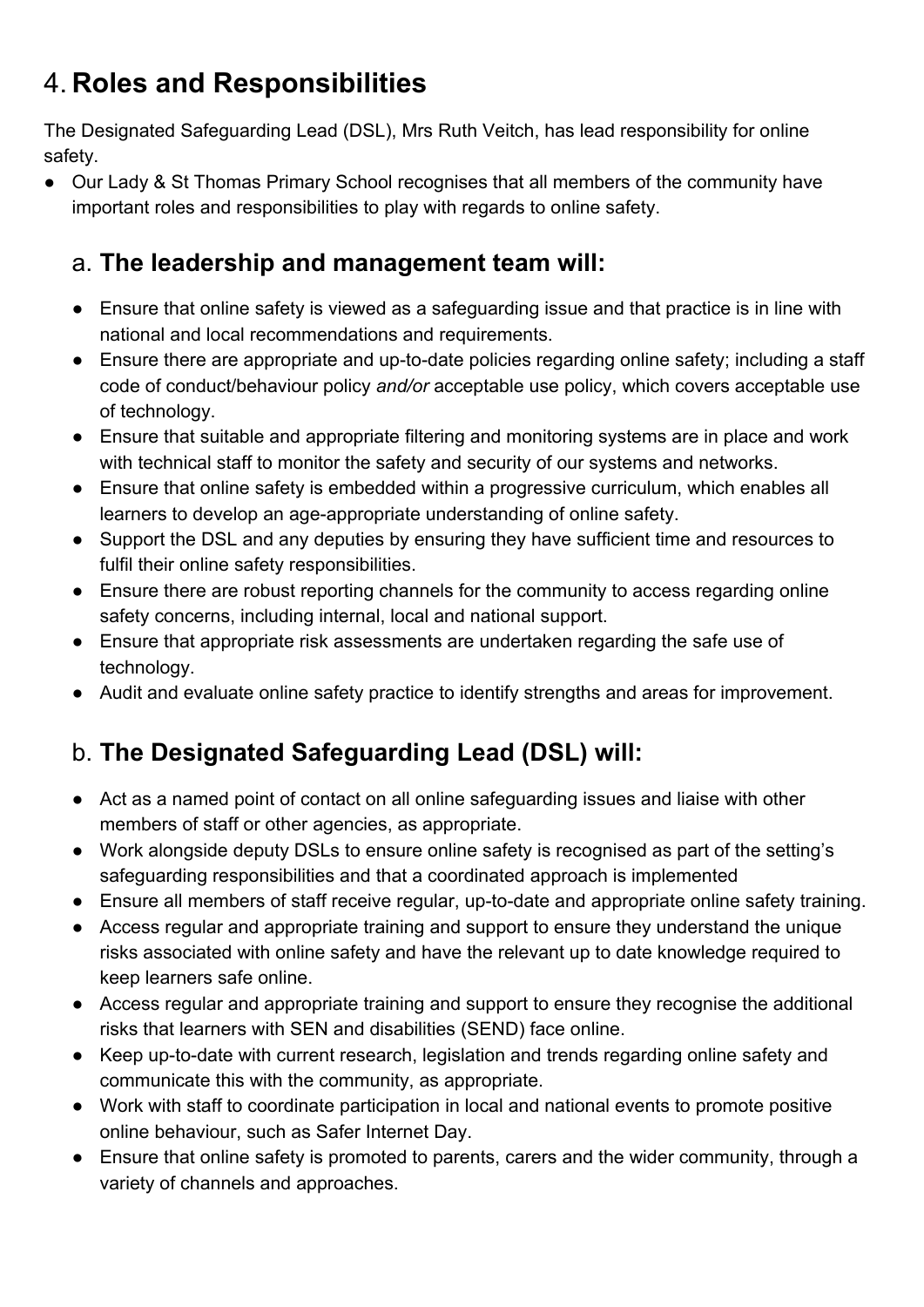- **●** Maintain records of online safety concerns, as well as actions taken, as part of the settings safeguarding recording mechanisms.
- **●** Monitor online safety incidents to identify gaps and trends, and use this data to update the education response, policies and procedures.
- **●** Report online safety concerns, as appropriate, to the setting's management team and Governing Body.
- **●** Work with the leadership team to review and update online safety policies on a regular basis (at least annually) with stakeholder input.
- **●** Report regularly termly with the governor with a lead responsibility for safeguarding *and* online safety.

#### **Online Safety Group**

To support the DSL with online safety Our Lady & St Thomas RCVA Primary School has an online safety group comprising of Mr N Hartley (Technician) and Mrs E Pearson (Computing and Digital Literacy Lead). This group meets on a termly basis to ensure the schools policies and procedures are up to date and that the DSL is adequately informed on the key online safety concerns.

# <span id="page-6-0"></span>c. **It is the responsibility of all members of staff to:**

- **●** Contribute to the development of online safety policies.
- **●** Read and adhere to the online safety policy and acceptable use policies.
- **●** Take responsibility for the security of setting systems and the data they use or have access to.
- **●** Model good practice when using technology and maintain a professional level of conduct in their personal use of technology, both on and off site.
- **●** Embed online safety education in curriculum delivery, wherever possible.
- **●** Have an awareness of a range of online safety issues and how they may be experienced by the children in their care.
- **●** Identify online safety concerns and take appropriate action by following the settings safeguarding policies and procedures.
- **●** Know when and how to escalate online safety issues, including signposting to appropriate support, internally and externally.
- **●** Take personal responsibility for professional development in this area.

# <span id="page-6-1"></span>d. **It is the responsibility of staff managing the technical environment to:**

- **●** Provide technical support and perspective to the DSL and leadership team, especially in the development and implementation of appropriate online safety policies and procedures.
- **●** Implement appropriate security measures as directed by the DSL and leadership team *(all work laptops are encrypted as are memory sticks, all cloud based platforms and storage systems run a dual authentication system, all computers are password protected)* to ensure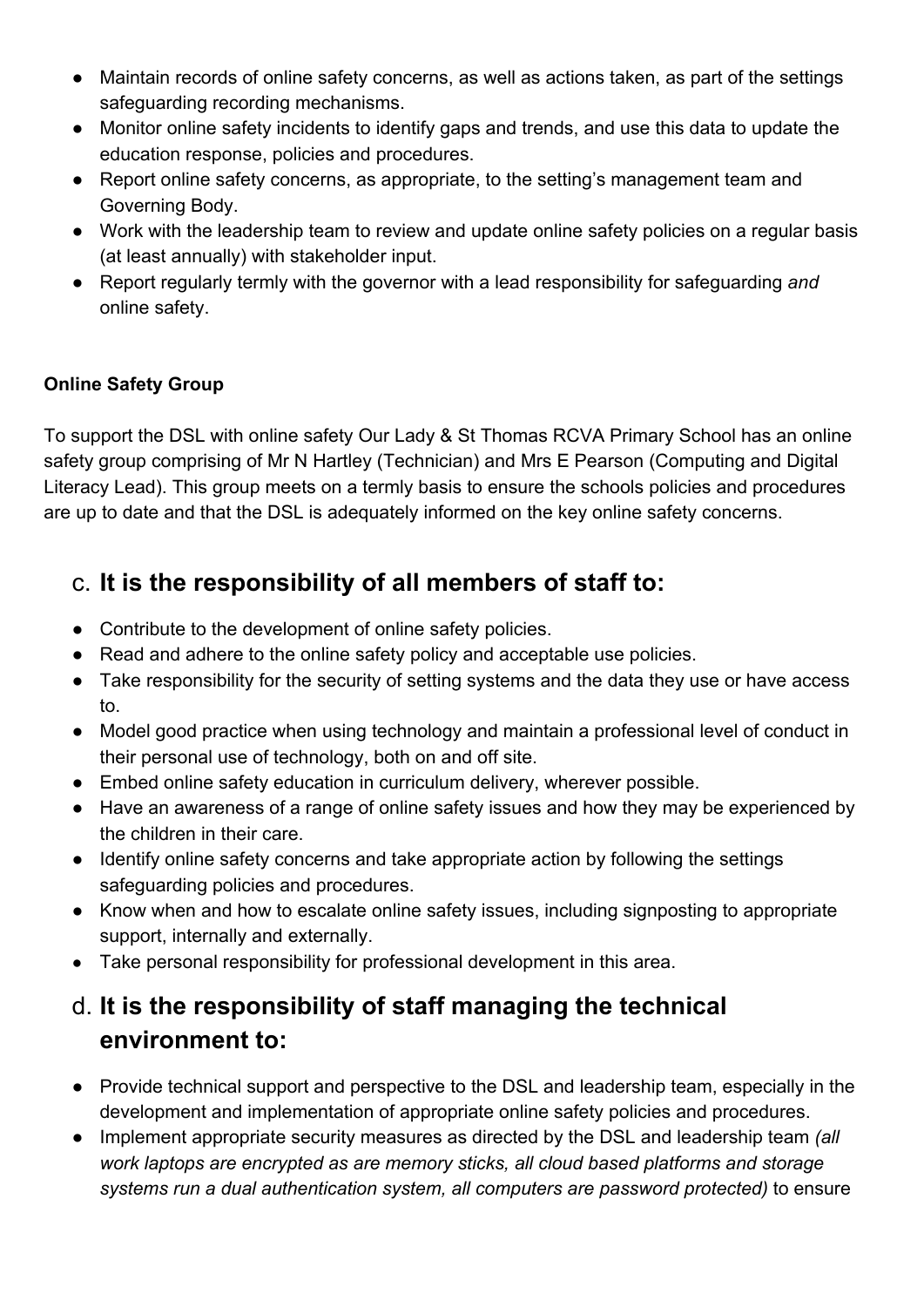that the setting's IT infrastructure/system is secure and not open to misuse or malicious attack, whilst allowing learning opportunities to be maximised.

- **●** Ensure that our filtering policy is applied and updated on a regular basis; responsibility for its implementation is shared with the leadership team.
- **●** Ensure that our monitoring systems are applied and updated on a regular basis; responsibility for its implementation is shared with the leadership team
- **●** Ensure appropriate access and technical support is given to the DSL (and/or deputy) to our filtering and monitoring systems, to enable them to take appropriate safeguarding action if/when required.

# <span id="page-7-0"></span>e. **It is the responsibility of learners (at a level that is appropriate to their individual age and ability) to:**

- **●** Engage in age appropriate online safety education opportunities.
- **●** Contribute to the development of online safety policies.
- **●** Read and adhere to the acceptable use policies.
- **●** Respect the feelings and rights of others, both on and offline.
- **●** Take responsibility for keeping themselves and others safe online.
- **●** Seek help from a trusted adult, if there is a concern online, and support others that may be experiencing online safety issues.

# <span id="page-7-1"></span>f. **It is the responsibility of parents and carers to:**

- **●** Read the acceptable use policies and encourage their children to adhere to them.
- **●** Support our online safety approaches by discussing online safety issues with their children and reinforcing appropriate and safe online behaviours at home.
- **●** Role model safe and appropriate use of technology and social media.
- **●** Abide by the home-school agreement and/or acceptable use policies*.*
- **●** Identify changes in behaviour that could indicate that their child is at risk of harm online.
- **●** Seek help and support from the setting, or other appropriate agencies, if they or their child encounter risk or concerns online.
- **●** Contribute to the development of the online safety policies.
- **●** Use our systems, such as learning platforms, and other network resources, safely and appropriately.
- Take responsibility for their own awareness in relation to the risks and opportunities posed by new and emerging technologies.

# <span id="page-7-2"></span>5. **Education and Engagement Approaches**

# <span id="page-7-3"></span>a. **Education and engagement with learners**

- **●** The setting will establish and embed a progressive online safety curriculum to raise awareness and promote safe and responsible internet use amongst learners by:
	- o Ensuring education regarding safe and responsible use precedes internet access.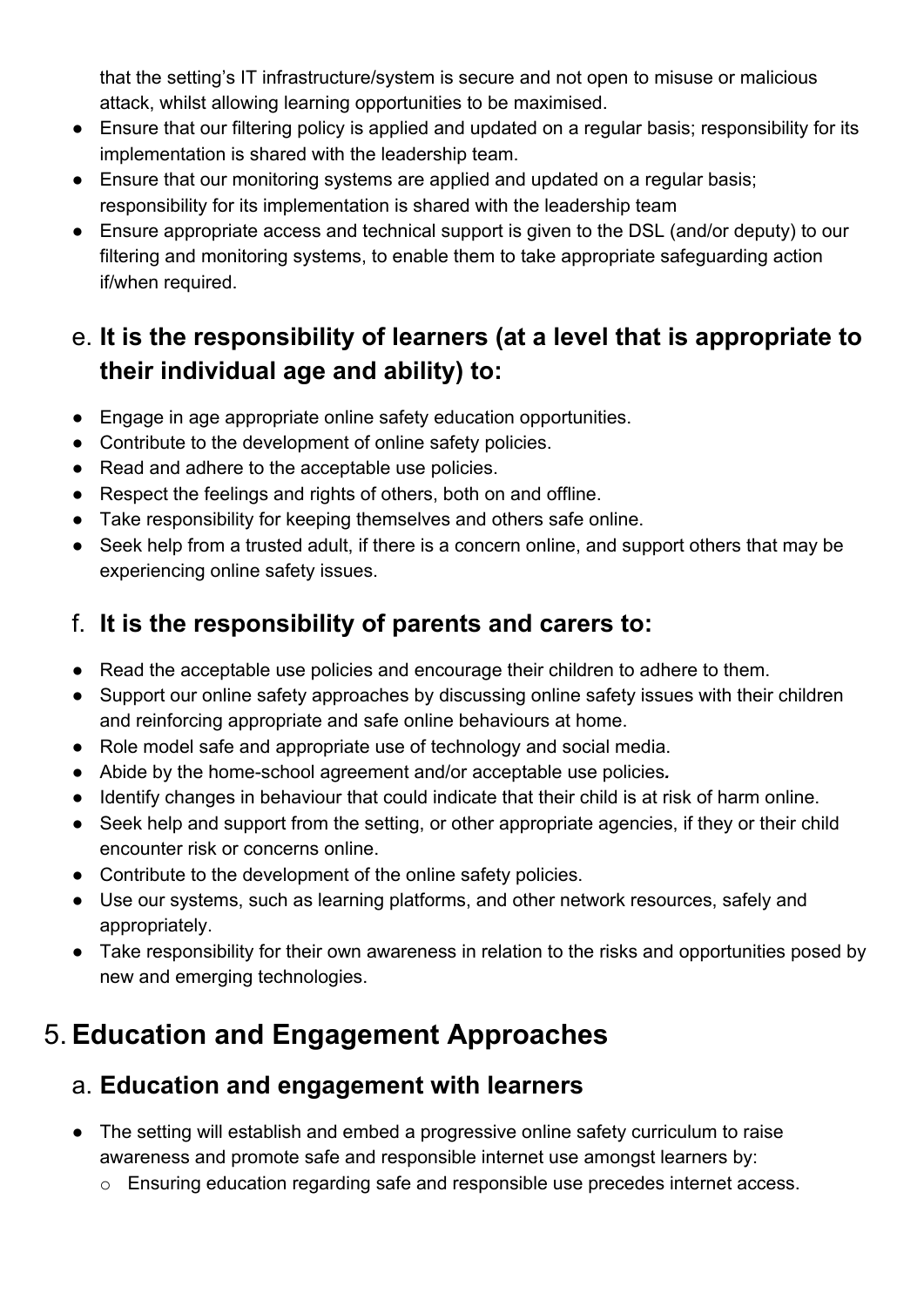- o Including online safety in Personal, Social, Health and Economic (PSHE), Relationships and Sex Education (RSE) and computing programmes of study. (See Computing Long Term Plan and Progression)
- o Reinforcing online safety messages whenever technology or the internet is in use.
- o Educating learners in the effective use of the internet to research; including the skills of knowledge location, retrieval and evaluation.
- o Teaching learners to be critically aware of the materials they read and shown how to validate information before accepting its accuracy.
- The setting will support learners to read and understand the acceptable use policies in a way which suits their age and ability by:
	- o Displaying acceptable use posters in all rooms with internet access.
	- o Informing learners that network and internet use will be monitored for safety and security purposes and in accordance with legislation.
	- o Rewarding positive use of technology.
	- o Implementing appropriate peer education approaches.
	- o Providing online safety education and training as part of the transition programme across the key stages and when moving between establishments.
	- o Seeking learner voice when writing and developing online safety policies and practices, including curriculum development and implementation.
	- o Using support, such as external visitors, where appropriate, to complement and support our internal online safety education approaches.

# <span id="page-8-0"></span>b. **Vulnerable Learners**

- **●** Our Lady & St Thomas Primary School recognises that some learners are more vulnerable online due to a range of factors. This may include, but is not limited to, children in care, children with Special Educational Needs and Disabilities (SEND) or mental health needs, children with English as an additional language (EAL) and children experiencing trauma or loss.
- **●** Our Lady & St Thomas Primary School will ensure that differentiated and ability appropriate online safety education, access and support is provided to vulnerable learners. Through a whole school progression objectives can be tracked back to appropriate stages for those vulnerable learners. In addition, trained staff (Mrs A Arrowsmith) is aware of those vulnerable learners and time is given for any online concerns to be shared.
- **●** When implementing an appropriate online safety policy and curriculum, Our Lady & St Thomas Primary School will seek input from specialist staff as appropriate, including the SENCO, Child in Care Designated Teacher. (Mrs M Fulton*)*

# <span id="page-8-1"></span>c. **Training and engagement with staff**

We will: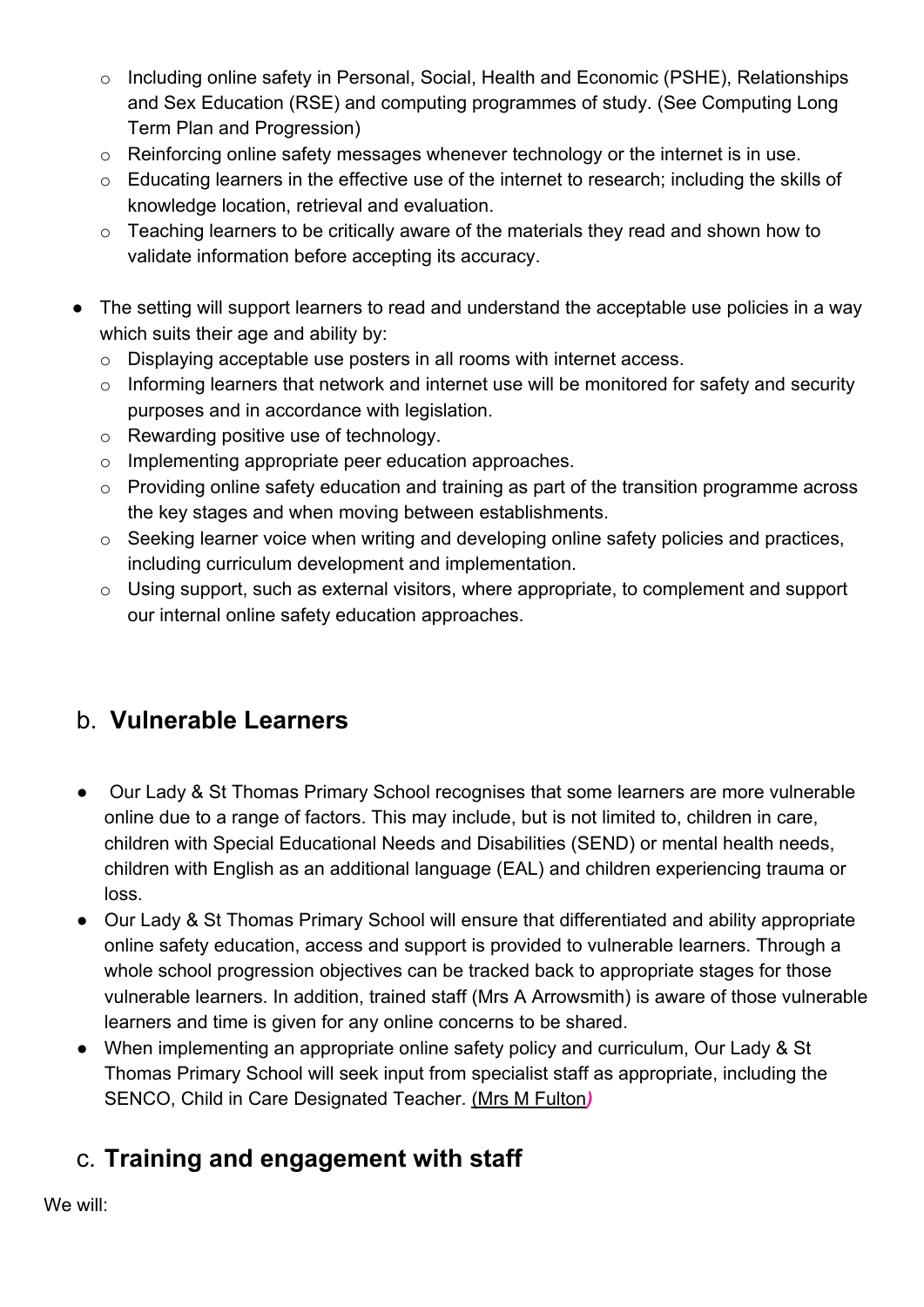- **●** Provide and discuss the online safety policy and procedures with all members of staff as part of induction.
- **●** Provide up-to-date and appropriate online safety training for all staff on a regular basis, with at least annual updates.
	- o Online safety will be included termly alongside on-going safeguarding updates and training.
	- o This will cover the potential risks posed to learners (Content, Contact and Conduct), as well as our professional practice expectations.
- **●** Recognise the expertise staff build by undertaking safeguarding training and managing safeguarding concerns and provide opportunities for staff to contribute to and shape online safety policies and procedures.
- **●** Make staff aware that our IT systems are monitored, and that activity can be traced to individual users; staff will be reminded to behave professionally and in accordance with our policies when accessing our systems and devices.
- **●** Make staff aware that their online conduct outside of the setting, including personal use of social media, could have an impact on their professional role and reputation.
- **●** Highlight useful educational resources and tools which staff should use, according to the age and ability of the learners.
- **●** Ensure all members of staff are aware of the procedures to follow regarding online safety concerns affecting learners, colleagues or other members of the community.

### <span id="page-9-0"></span>d. **Awareness and engagement with parents and carers**

- **●** Our Lady & St Thomas Primary School recognises that parents and carers have an essential role to play in enabling children and young people to become safe and responsible users of the internet and associated technologies.
- **●** We will build a partnership approach to online safety with parents and carers by:
	- o Providing information and guidance on online safety in a variety of formats.
		- This will include offering specific online safety awareness training and highlighting online safety at other events such as parent evenings, transition events, fetes and sports days.
	- o Drawing their attention to the online safety policy and expectations in newsletters, letters, our prospectus and on our website.
	- o Requesting that they read online safety information as part of joining our community, for example, within our home school agreement.
	- o Requiring them to read our acceptable use policies and discuss the implications with their children.

# <span id="page-9-1"></span>6. **Reducing Online Risks**

- **●** Our Lady & St Thomas Primary School recognises that the internet is a constantly changing environment with new apps, devices, websites and material emerging at a rapid pace.
- **●** We will:
	- o Regularly review the methods used to identify, assess and minimise online risks.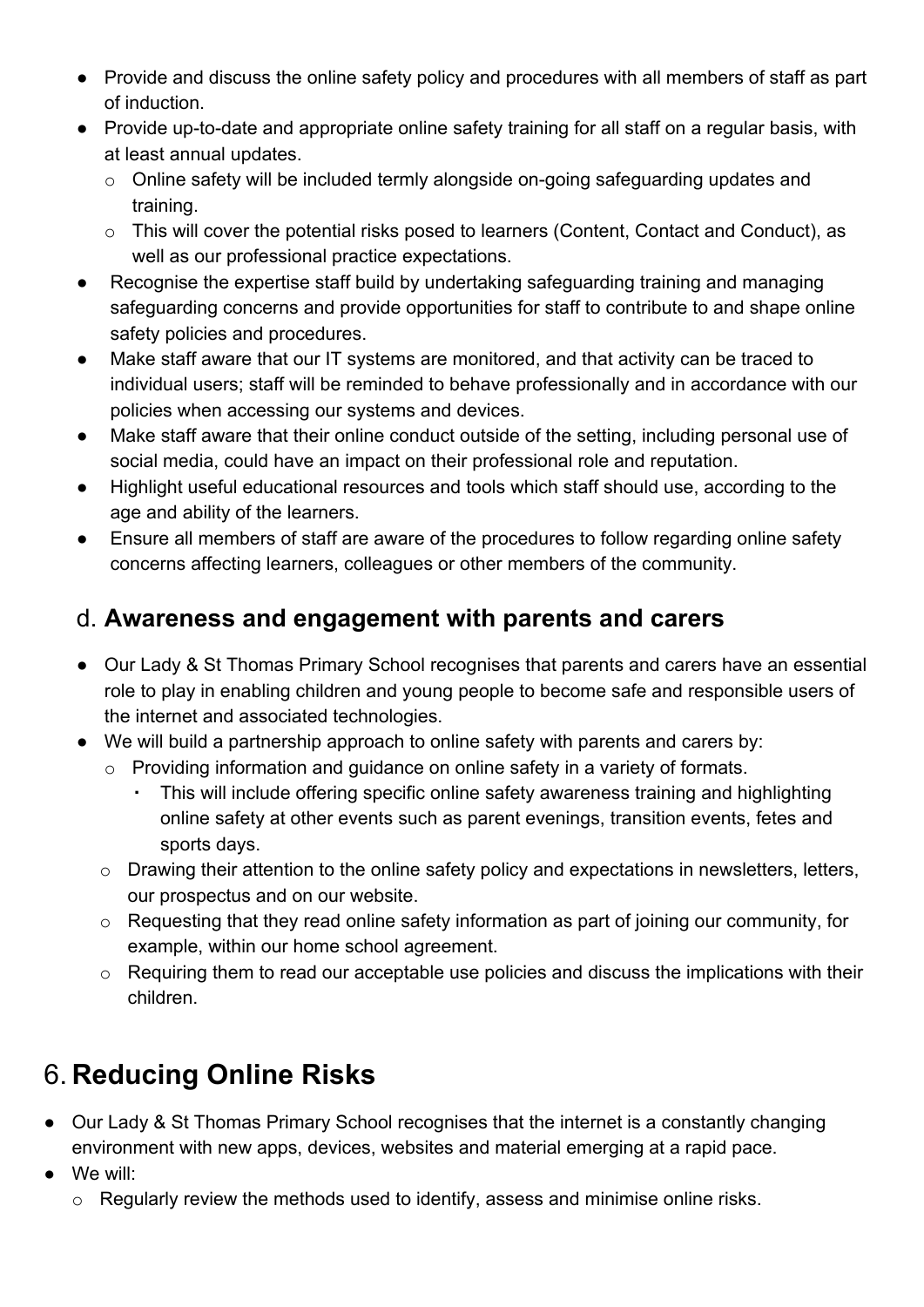- o Examine emerging technologies for educational benefit and undertake appropriate risk assessments before use in the setting is permitted.
- o Ensure that appropriate filtering and monitoring is in place and take all reasonable precautions to ensure that users can only access appropriate material.
- o Due to the global and connected nature of the internet, it is not possible to guarantee that unsuitable material cannot be accessed via our computers or devices.
- **●** All members of the community are made aware of our expectations regarding safe and appropriate behaviour online and the importance of not posting any content, comments, images or videos which could cause harm, distress or offence to members of the community. This is clearly outlined in our acceptable use policies and highlighted through a variety of education and training approaches.

# <span id="page-10-0"></span>7. **Safer Use of Technology**

# <span id="page-10-1"></span>a. **Classroom Use**

- **●** Our Lady & St Thomas RCVA Primary School uses a wide range of technology. This includes access to:
	- o Computers, laptops and other digital devices
	- o Internet which may include search engines and educational websites
	- o Learning platform/intranet
	- o Email
	- o Digital cameras, webcams and video cameras.
- **●** All setting owned devices will be used in accordance with our acceptable use policies and with appropriate safety and security measures in place.
	- o All devices are encrypted and filtered.
	- o Tablets run a mobile device software which can locate and wipe devices as required
	- o All devices accessing the online platform (Google) are managed by OLST and can be tracked and wiped as needed.
- **●** Members of staff will always evaluate websites, tools and apps fully before use in the classroom or recommending for use at home.
- **●** The setting will use age appropriate search tools following an informed risk assessment, to identify which tool best suits the needs of our community.
	- o *The Smoothwall filtering system used in Our Lady & St Thomas ensures that when using Google it is automatically set to safe search. This reduces but does not eliminate the risk of links to inappropriate content.*
	- o *Children are also shown and advised to use Swiggle search engine.*
- **●** We will ensure that the use of internet-derived materials, by staff and learners, complies with copyright law and acknowledge the source of information.
- **●** Supervision of learners will be appropriate to their age and ability.
	- o **Early Years Foundation Stage and Key Stage 1**
		- Access to the internet will be by adult demonstration, with occasional directly supervised access to specific and approved online materials, which supports the learning outcomes planned for the learners' age and ability.
	- o **Key Stage 2**
		- Learners will use age-appropriate search engines and online tools.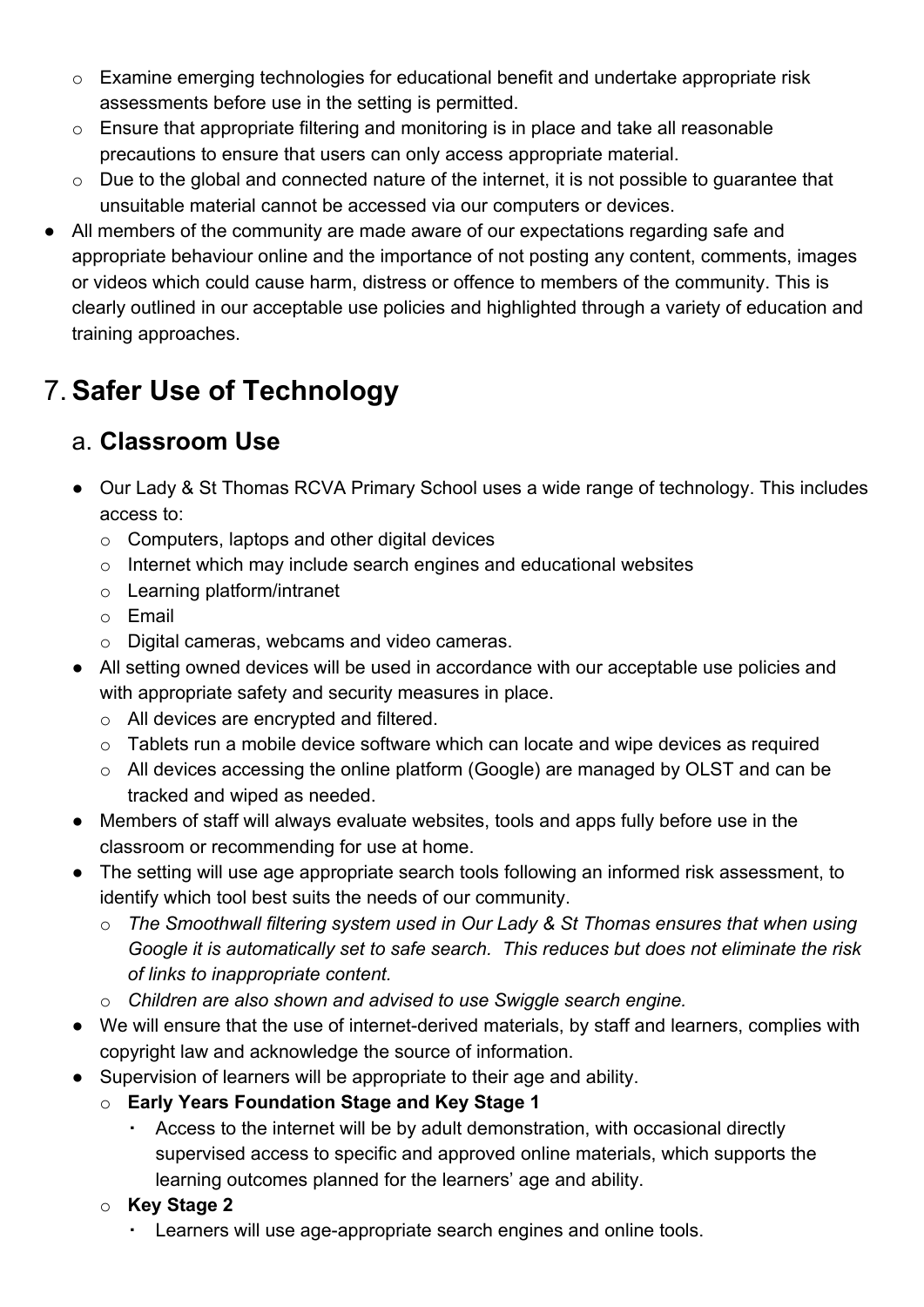▪ Learners will be directed by the teacher to online materials and resources which support the learning outcomes planned for the learners' age and ability. This is always supervised

### <span id="page-11-0"></span>b. **Managing Internet Access**

**●** All staff, learners and visitors will read and sign an acceptable use policy before being given access to our computer system, IT resources or internet.

# <span id="page-11-1"></span>c. **Filtering and Monitoring**

#### i **Decision Making**

- <span id="page-11-2"></span>**●** Our Lady & St Thomas RCVA Primary School governors and leaders have ensured that our setting has age and ability appropriate filtering and monitoring in place, to limit learners' exposure to online risks (Smoothwall).
- **●** The governors and leaders are aware of the need to prevent "over blocking", as that may unreasonably restrict what can be taught, with regards to online activities and safeguarding.
- **●** Our decision regarding filtering and monitoring has been informed by a risk assessment, considering our specific needs and circumstances.
- **●** Changes to the filtering and monitoring approach will be risk assessed by staff with educational and technical experience and, where appropriate, with consent from the leadership team; all changes to the filtering policy are logged and recorded.
- **●** The leadership team will ensure that regular checks are made to ensure that the filtering and monitoring methods are effective and appropriate.
- **●** All members of staff are aware that they cannot rely on filtering and monitoring alone to safeguard learners; effective classroom management and regular education about safe and responsible use is essential.

#### ii **Filtering**

- <span id="page-11-3"></span>**●** Education broadband connectivity is provided through Durham County Council
- **●** We use *Smoothwall* which blocks sites which can be categorised as: pornography, racial hatred, extremism, gaming and sites of an illegal nature. In addition, the filtering is updated to detect other safeguarding issues, such as self harm, serious violent crime or issues with county lines grooming.
- **•** The filtering system blocks all sites on the **Internet Watch Foundation** (IWF) list.
- **●** All school devices are connected to a filtered feed. If a school device needs access to additional content (for example Mabel Speech Therapy), the filter settings for that device or user should be modified to allow access to that content. That device is then identified and kept separate from the other school devices.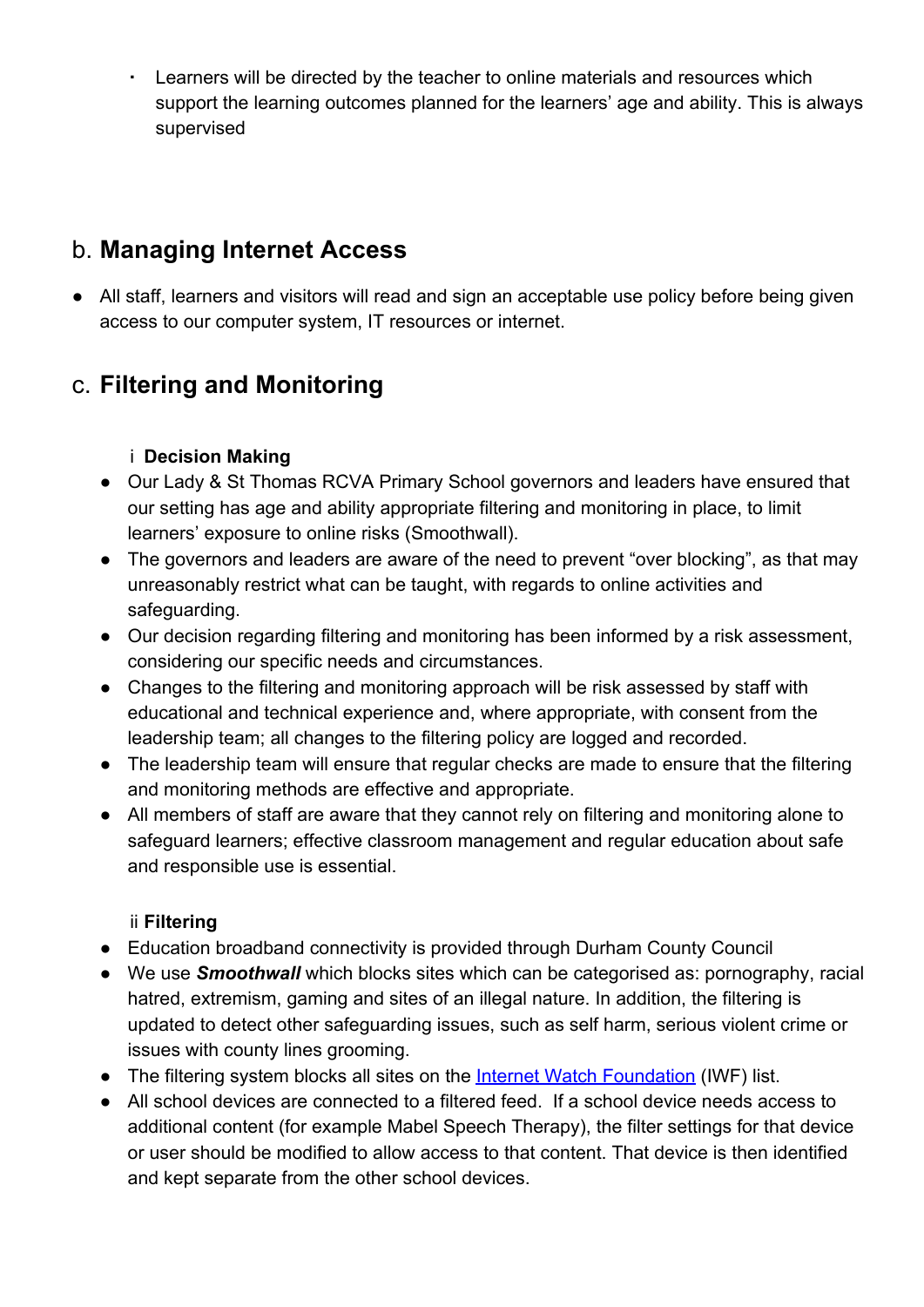- **●** We work with *ICTSS* to ensure that our filtering policy is continually reviewed.
- **●** If learners discover unsuitable sites, they will be required to:
	- $\circ$  Turn off the screen/lock the device and report their concern immediately to a member of staff in the classroom.
	- o The member of staff will report the concern (including the URL of the site if possible) to the DSL (or deputy) and/or technical staff.
	- o The breach will be recorded and escalated as appropriate.
	- o Parents/carers will be informed of filtering breaches involving their child.
- **●** Any material believed to be illegal will be reported immediately to the appropriate agencies, such as the UK Safer Internet Centre, Durham Police or CEOP.

#### iii**Monitoring**

- <span id="page-12-0"></span>**●** We will appropriately monitor internet use on all setting owned or provided internet enabled devices. This is achieved by:
	- o Physical monitoring- all children are supervised when accessing the internet.
	- o The Internet and web access is monitored by Mr N Hartley and any concerns are passed to the DSL.
	- o Smoothwall will record and inform on blocked sites.
- **●** If a concern is identified via monitoring approaches we will:
	- o Report this to the DSL or in absence the deputy. The DSL or deputy will respond in line with the child protection policy.
- **●** All users will be informed that use of our systems can be monitored and that all monitoring will be in line with data protection, human rights and privacy legislation.

### <span id="page-12-1"></span>d. **Managing Personal Data Online**

- **●** Personal data will be recorded, processed, transferred and made available online in accordance with General Data Protection Regulations and Data Protection legislation.
	- o Full information can be found in our Data Protection policy.

### <span id="page-12-2"></span>e. **Security and Management of Information Systems**

- **●** We take appropriate steps to ensure the security of our information systems, including:
	- o Virus protection being updated regularly.
	- $\circ$  Encryption for personal data sent over the Internet or taken off site (such as via portable media storage) or access via appropriate secure remote access systems.
	- o Not using portable media without specific permission; portable media will be checked by an anti-virus /malware scan before use.
	- o Not downloading unapproved software to work devices or opening unfamiliar email attachments.
	- o Regularly checking files held on our network,
	- o The appropriate use of user logins and passwords to access our network.
		- Specific user logins and passwords will be enforced for all but the youngest users.
	- o All users are expected to log off or lock their screens/devices if systems are unattended.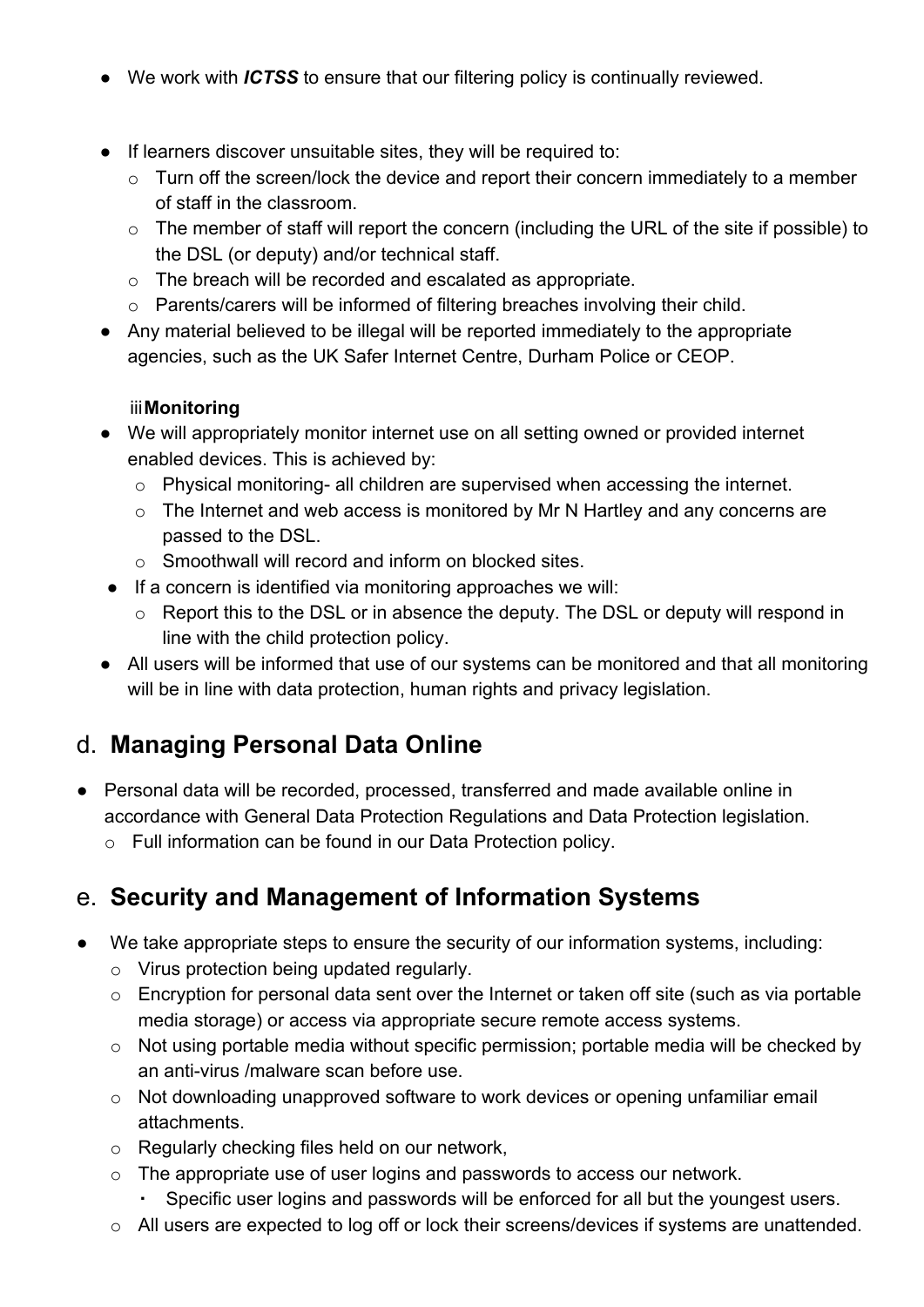- o Further information about technical environment safety and security can be found at:
	- The Acceptable Use Policy

### <span id="page-13-0"></span>f. **Password policy**

- **●** All members of staff will have their own unique username and private passwords to access our systems; members of staff are responsible for keeping their password private.
- **●** From Year 1, all learners are provided with their own unique username and private passwords to access our systems; learners are responsible for keeping their password private.
- **●** We require all users to:
	- o Use strong passwords for access into our system.
	- o Change their passwords every year.
	- $\circ$  Always keep their password private; users must not share it with others or leave it where others can find it.
	- $\circ$  Not to login as another user at any time.

# <span id="page-13-1"></span>g. **Managing the Safety of our Website**

- **●** We will ensure that information posted on our website meets the requirements as identified by the Department for Education (DfE). .
- **●** We will ensure that our website complies with guidelines for publications including: accessibility; data protection; respect for intellectual property rights; privacy policies and copyright.
- **●** Staff or learners' personal information will not be published on our website; the contact details on the website will be our setting address, email and telephone number.
- **●** The administrator account for our website will be secured with an appropriately strong password.
- **●** We will post appropriate information about safeguarding, including online safety, on our website for members of the community.

# <span id="page-13-2"></span>h. **Publishing Images and Videos Online**

**●** We will ensure that all images and videos shared online are used in accordance with the associated polices, including (but not limited to) the cameras and image use, data security, acceptable use policies, codes of conduct/behaviour, social media and use of personal devices and mobile phones.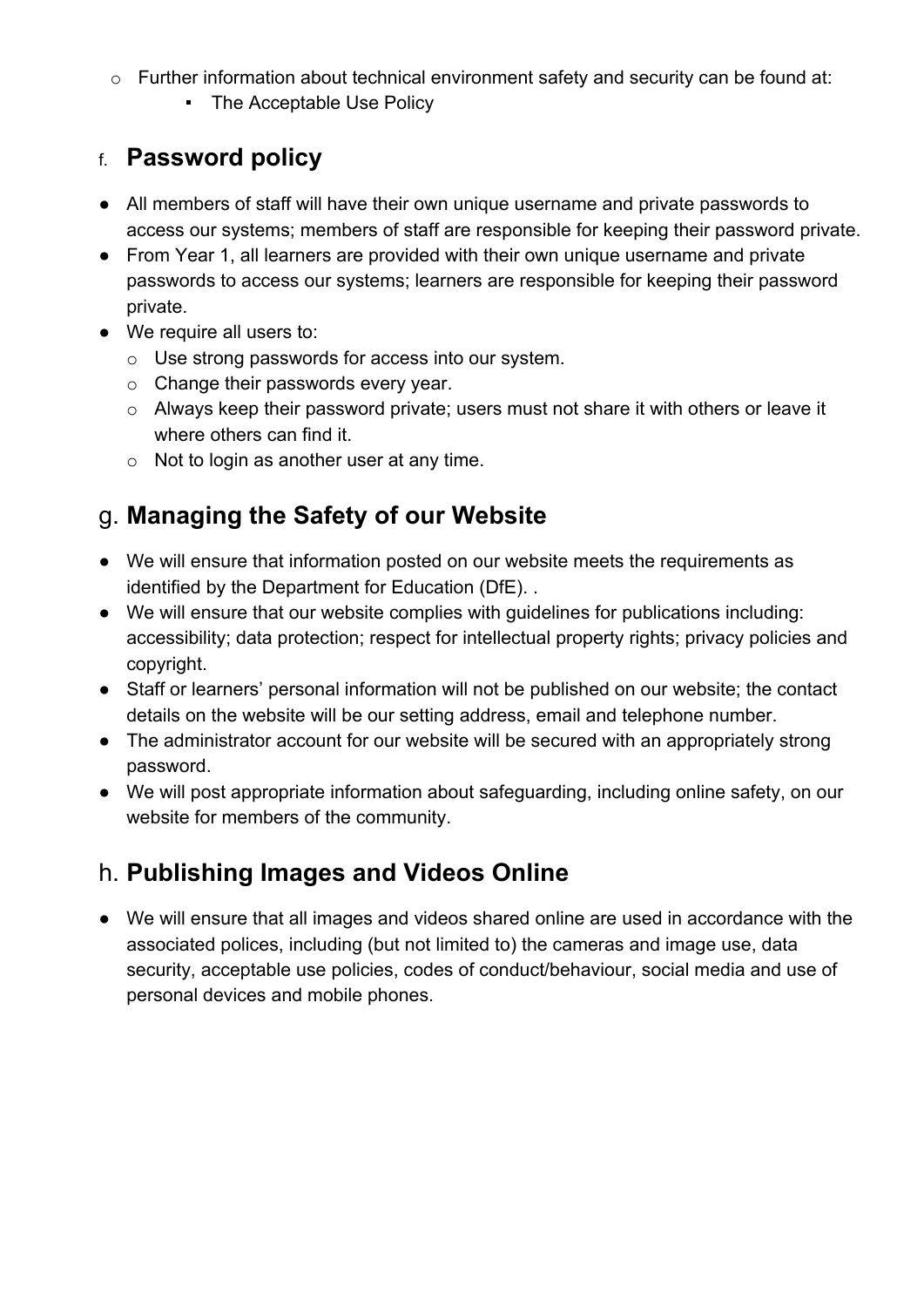# <span id="page-14-0"></span>i. **Managing Email**

- **●** Access to our email systems will always take place in accordance with data protection legislation and in line with other policies, including confidentiality, acceptable use policies and the code of conduct/behaviour policy.
	- o The forwarding of any chain messages/emails is not permitted.
	- o Spam or junk mail will be blocked and reported to the email provider.
	- o Any electronic communication which contains sensitive or personal information will only be sent using secure and encrypted email.
	- o Setting email addresses and other official contact details will not be used for setting up personal social media accounts.
- **●** Members of the community will immediately tell Mrs R. Veitch if they receive offensive communication, and this will be recorded in our safeguarding files/records.
- <span id="page-14-1"></span>**●** Excessive social email use can interfere with teaching and learning and will be restricted.

#### i **Staff email**

- **●** The use of personal email addresses by staff for any official setting business is not permitted.
	- $\circ$  All members of staff are provided with an email address to use for all official communication.
- **●** Members of staff are encouraged to have an appropriate work life balance when responding to email, especially if communication is taking place between staff, learners and parents.

#### ii **Learner email**

<span id="page-14-2"></span>Learners will use provided email accounts for educational purposes.

- **●** Learners will sign an acceptable use policy and will receive education regarding safe and appropriate email etiquette before access is permitted.
- **●** Whole-class or group email addresses may be used for communication outside of the setting.

# <span id="page-14-3"></span>j. **Educational use of Videoconferencing and/or Webcams**

- **●** Our Lady & St Thomas RCVA Primary School recognise that videoconferencing and/or use of webcams can be a challenging activity but brings a wide range of learning benefits.
	- o All videoconferencing and/or webcam equipment will be switched off when not in use and will not be set to auto-answer.
	- o Video conferencing equipment connected to the educational broadband network will use the national E.164 numbering system and display their H.323 ID name; external IP addresses will not be made available to other sites.
	- o Videoconferencing contact details will not be posted publicly.
	- o Videoconferencing equipment will not be taken off the premises without prior permission from the DSL.
	- o Staff will ensure that external videoconferencing opportunities and/or tools are suitably risk assessed and will ensure that accounts and systems used to access these events are safe and secure.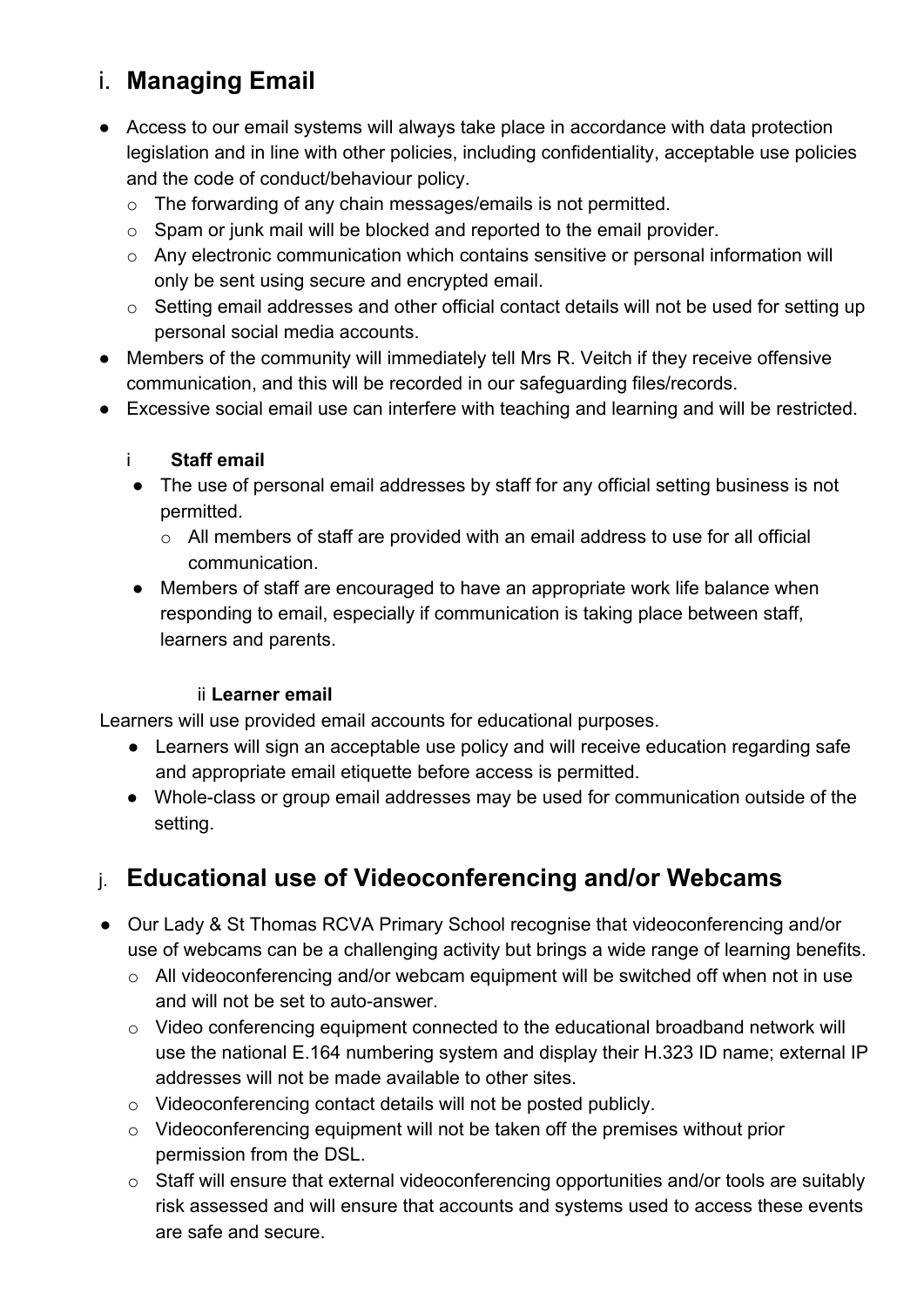- o Video conferencing equipment and webcams will be kept securely and, if necessary, locked away or disabled when not in use.
- <span id="page-15-0"></span>i **Users**
- **●** Parents/carers consent will be obtained prior to learners taking part in videoconferencing activities.
- **●** Learners will ask permission from a member of staff before making or answering a videoconference call or message.
- **●** Videoconferencing will be supervised appropriately, according to the learners' age and ability.
- **●** Video conferencing will take place via official and approved communication channels following a robust risk assessment.
- **●** Only key administrators will be given access to videoconferencing administration areas or remote-control pages.
- **●** The unique log on and password details for the videoconferencing services will only be issued to members of staff and should be kept securely, to prevent unauthorised access.

#### ii **Content**

- <span id="page-15-1"></span>● When recording a videoconference lesson, it should be made clear to all parties at the start of the conference and written permission will be obtained from all participants; the reason for the recording must be given and recorded material will be stored securely.
- If third party materials are included, we will check that recording is permitted to avoid infringing the third-party intellectual property rights.
- We will establish dialogue with other conference participants before taking part in a videoconference; if it is a non-educational site, staff will check that the material they are delivering is appropriate for the learners.

# <span id="page-15-2"></span>k. **Management of Learning Platforms**

- **●** Our Lady & St Thomas RCVA Primary School uses Google Classroom as its official learning platform.
- **●** Leaders and staff will regularly monitor the usage of the Learning Platform (LP), including message/communication tools and publishing facilities.
- **●** Only current members of staff, learners and parents will have access to the LP.
- **●** When staff and/or learners leave the setting, their account will be disabled or transferred to their new establishment.
- **●** Learners and staff will be advised about acceptable conduct and use when using the LP.
- **●** All users will be mindful of copyright and will only upload appropriate content onto the LP.
- Any concerns about content on the LP will be recorded and dealt with in the following ways:
	- o The user will be asked to remove any material deemed to be inappropriate or offensive.
	- o If the user does not comply, the material will be removed by the site administrator.
	- o Access to the LP for the user may be suspended.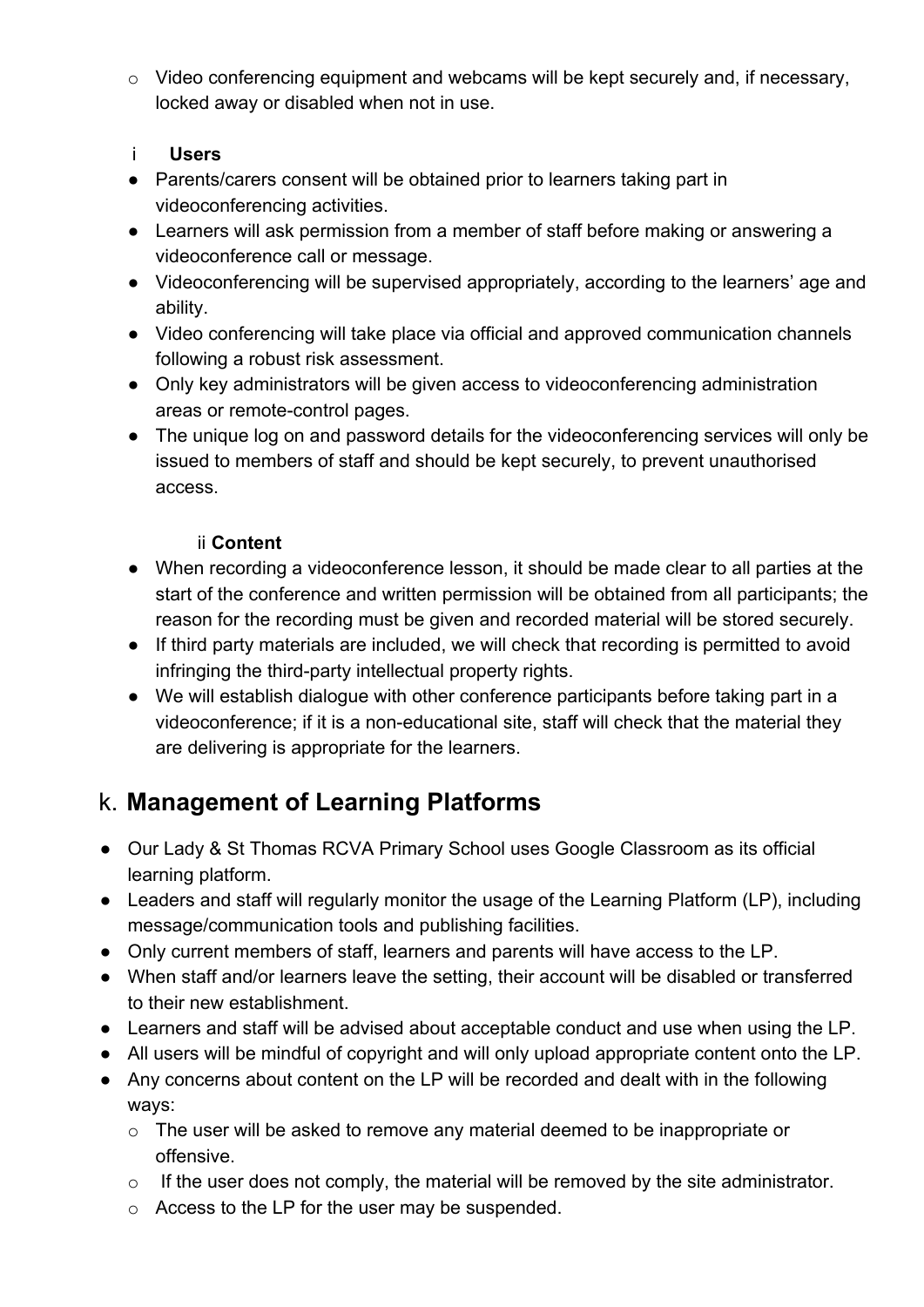- $\circ$  The user will need to discuss the issues with a member of leadership before reinstatement.
- o A learner's parents/carers may be informed.
- o If the content is illegal, we will respond in line with existing child protection procedures.
- Learners may require editorial approval from a member of staff. This may be given to the learner to fulfil a specific aim and may have a limited time frame.
- A visitor may be invited onto the LP by a member of the leadership; in this instance, there may be an agreed focus or a limited time slot.

# <span id="page-16-0"></span>l. **Management of Applications (apps) used to Record Children's Progress**

- **●** We use 2Simple and SIMS to track learners' progress and share appropriate information with parents and carers.
- **●** The head teacher is ultimately responsible for the security of any data or images held of children. As such, they will ensure that the use of tracking systems is appropriately risk assessed prior to use, and that they are used in accordance with data protection legislation, including the General Data Protection Regulations (GDPR) and Data Protection legislation.
- **●** To safeguard learners' data:
- o Only school issued devices will be used for apps that record and store learners' personal details, attainment or photographs.
- o Personal staff mobile phones or devices will NOT be used to access or upload content to any apps which record and store learners' personal details, attainment or images.
- o Devices will be appropriately encrypted if taken off site, to reduce the risk of a data security breach in the event of loss or theft.
- o All users will be advised regarding safety measures, such as using strong passwords and logging out of systems.
- o Parents and carers will be informed of the expectations regarding safe and appropriate use, prior to being given access; for example, not sharing passwords or images.

# <span id="page-16-1"></span>8. **Social Media**

# <span id="page-16-2"></span>a. **Expectations**

- **●** The expectations regarding safe and responsible use of social media applies to all members of Our Lady & St Thomas RCVA Primary School community.
- **●** The term social media may include (but is not limited to): blogs; wikis; social networking sites; forums; bulletin boards; online gaming; apps; video/photo sharing sites; chatrooms and instant messenger.
- **●** All members of Our Lady & St Thomas RCVA Primary School community are expected to engage in social media in a positive, safe and responsible manner.
	- o All members of Our Lady & St Thomas RCVA Primary School community are advised not to publish specific and detailed private thoughts, concerns, pictures or messages on any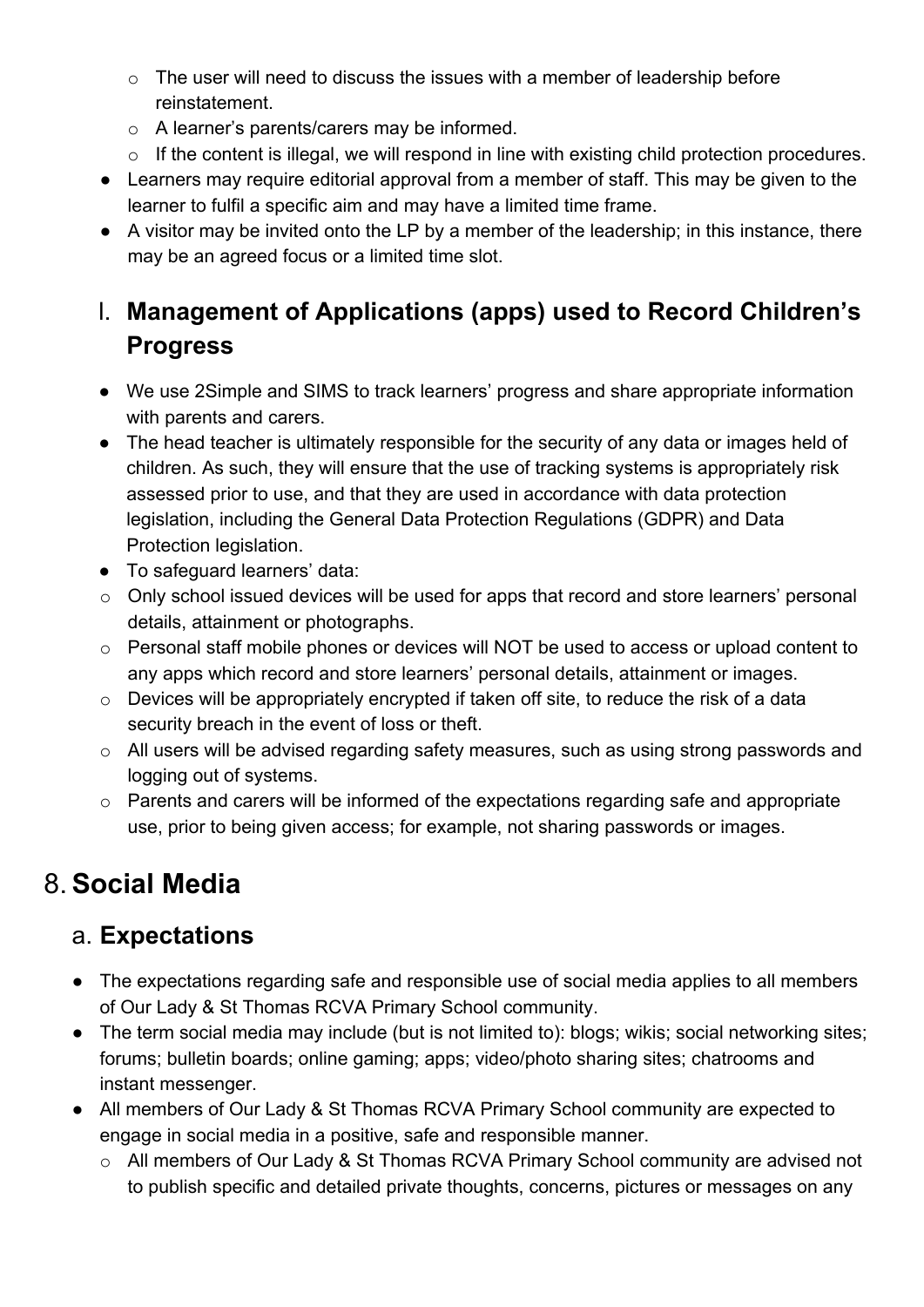social media services, especially content that may be considered threatening, hurtful or defamatory to others.

- **●** We will control learner and staff access to social media whilst using setting provided devices and systems on site.
	- o The use of social media during setting hours for personal use is permitted for staff when sharing learning that has occurred in their classroom and only on to school social media accounts. This should only be accessed when the children are not in the classroom. ▪
	- o Inappropriate or excessive use of social media during setting hours or whilst using setting devices may result in disciplinary or legal action and/or removal of internet facilities.
- **●** Concerns regarding the online conduct of any member of Our Lady & St Thomas RCVA Primary School community on social media, should be reported to the DSL and will be managed in accordance with our anti-bullying, allegations against staff, behaviour and child protection policies.

# <span id="page-17-0"></span>b. **Staff Personal Use of Social Media**

- **●** The safe and responsible use of social networking, social media and personal publishing sites will be discussed with all members of staff as part of staff induction and will be revisited and communicated via regular staff training opportunities.
- **●** Safe and professional behaviour will be outlined for all members of staff (including volunteers) as part of our code of conduct/behaviour policy as part of acceptable use policy.

#### *Reputation*

- **●** All members of staff are advised that their online conduct on social media can have an impact on their role and reputation within the setting.
	- o Civil, legal or disciplinary action may be taken if staff are found to bring the profession or institution into disrepute, or if something is felt to have undermined confidence in their professional abilities.
- **●** All members of staff are advised to safeguard themselves and their privacy when using social media sites. Advice will be provided to staff via staff training and by sharing appropriate guidance and resources on a regular basis. This will include (but is not limited to):
	- o Setting the privacy levels of their personal sites.
	- o Being aware of location sharing services.
	- o Opting out of public listings on social networking sites.
	- $\circ$  Logging out of accounts after use.
	- o Keeping passwords safe and confidential.
	- o Ensuring staff do not represent their personal views as that of the setting.
- **●** Members of staff are encouraged not to identify themselves as employees of Our Lady & St Thomas RCVA Primary School on their personal social networking accounts; this is to prevent information on these sites from being linked with the setting, and to safeguard the privacy of staff members.
- **●** All members of staff are encouraged to carefully consider the information, including text and images, they share and post online and to ensure that their social media use is compatible with their professional role and is in accordance our policies and the wider professional and legal framework.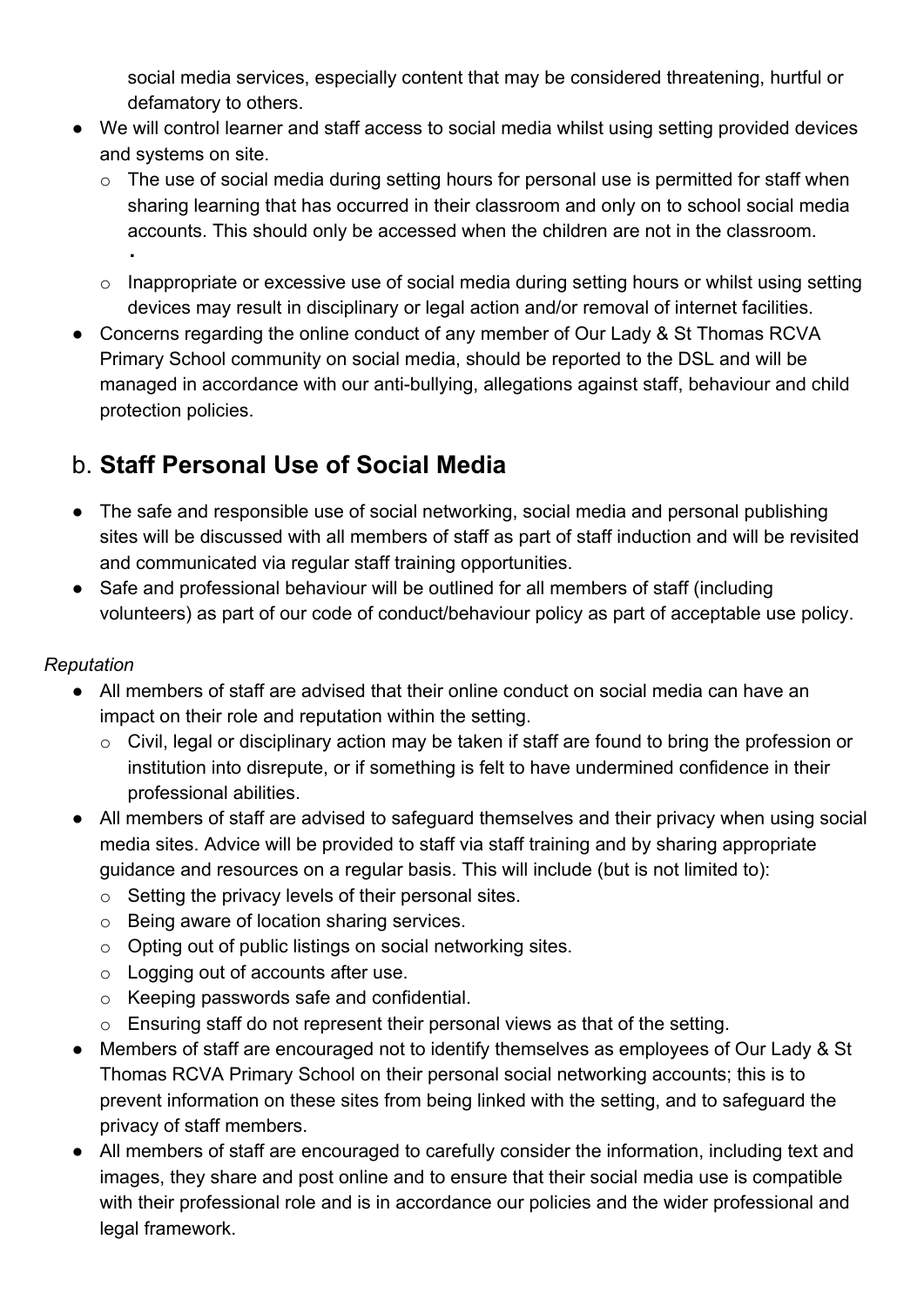- **●** Information and content that staff members have access to as part of their employment, including photos and personal information about learners and their family members or colleagues will not be shared or discussed on social media sites.
- **●** Members of staff will notify the Leadership Team immediately if they consider that any content shared on social media sites conflicts with their role.

#### *Communicating with learners and parents and carers*

- **●** All members of staff are advised not to communicate with or add as 'friends' any current or past learners or their family members via any personal social media sites, applications or profiles.
	- o Any pre-existing relationships or exceptions that may compromise this, will be discussed with DSL (or deputy)
	- o If ongoing contact with learners is required once they have left the setting, members of staff will be expected to use existing alumni networks or use official setting provided communication tools.
- **●** Staff will not use personal social media accounts to contact learners or parents, nor should any contact be accepted, except in circumstance whereby prior approval has been given by the head teacher*.*
- **●** Any communication from learners and parents received on personal social media accounts will be reported to the DSL (or deputy).

# <span id="page-18-0"></span>c. **Learners' Personal Use of Social Media**

- **●** Safe and appropriate use of social media will be taught to learners as part of an embedded and progressive education approach, via age appropriate sites and resources.
- **●** We are aware that many popular social media sites state that they are not for children under the age of 13, therefore, we will not create accounts specifically for learners under this age.
- **●** Any concerns regarding learners' use of social media will be dealt with in accordance with existing policies, including anti-bullying and behaviour.
	- o Concerns will be shared with parents/carers as appropriate, particularly when concerning underage use of social media sites, games or tools.
- **●** Learners will be advised:
	- o To consider the benefits and risks of sharing personal details on social media sites which could identify them and/or their location.
	- o To only approve and invite known friends on social media sites and to deny access to others by making profiles private.
	- o Not to meet any online friends without a parent/carer or other responsible adult's permission and only when a trusted adult is present.
	- o To use safe passwords.
	- o To use social media sites which are appropriate for their age and abilities.
	- o How to block and report unwanted communications.
	- o How to report concerns both within the setting and externally.

# <span id="page-18-1"></span>d. **Official Use of Social Media**

**●** Our Lady & St Thomas RCVA Primary School official social media channels are: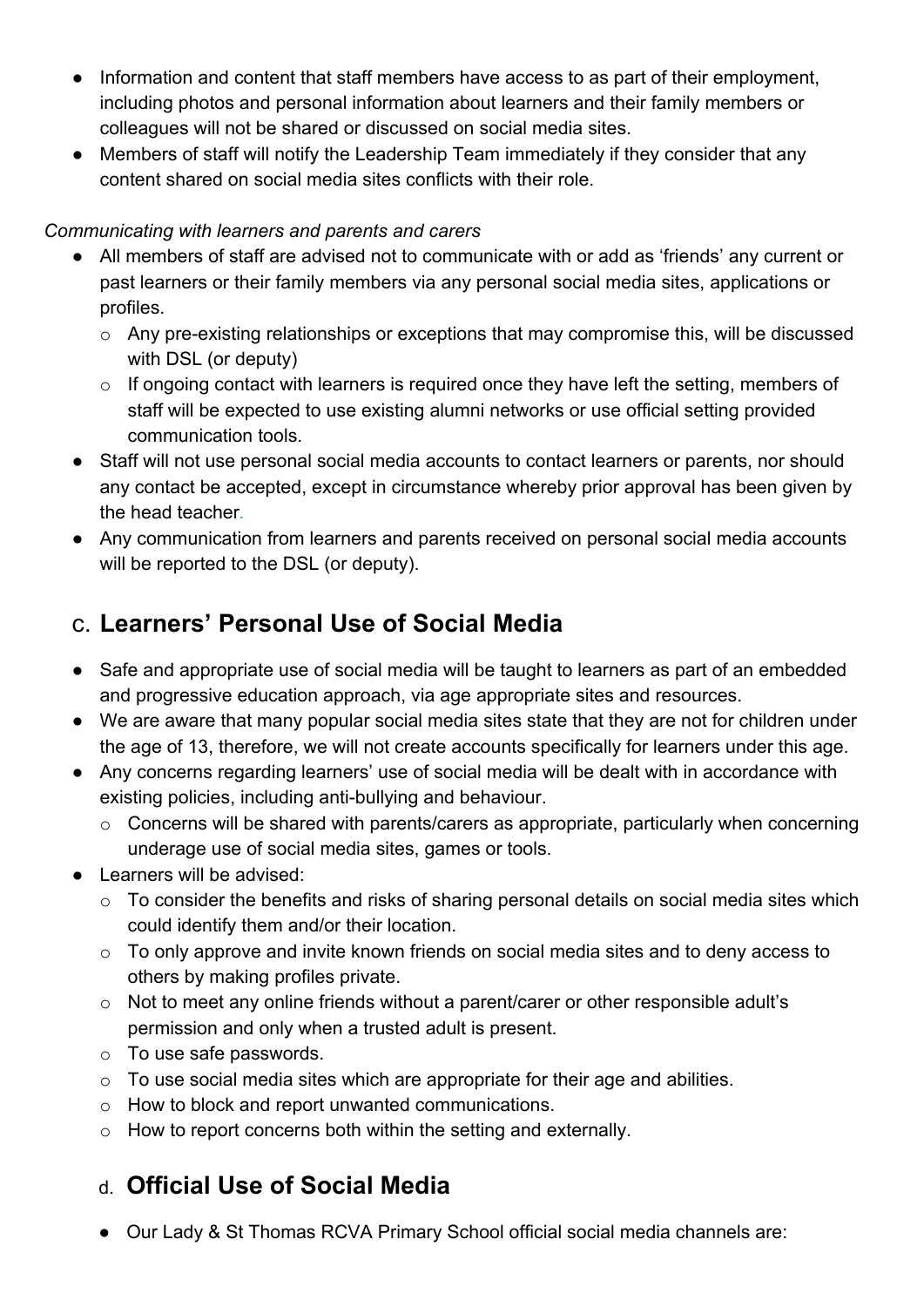- *o* Facebook Link to be added when established.
- **●** The official use of social media sites only takes place with clear educational or community engagement objectives, with specific intended outcomes.
	- $\circ$  The official use of social media as a communication tool has been formally risk assessed and approved by the head teacher.
	- o Leadership staff have access to account information and login details for our social media channels, in case of emergency, such as staff absence.
- **●** Official social media channels have been set up as distinct and dedicated social media sites or accounts for educational or engagement purposes only.
	- o Staff use setting provided email addresses to register for and manage any official social media channels.
	- o Official social media sites are suitably protected and, where possible, run or linked to our website.
	- o Public communications on behalf of the setting will, where appropriate and possible, be read and agreed by at least one other colleague.
- **●** Official social media use will be conducted in line with existing policies, including: anti-bullying, image/camera use, data protection, confidentiality and child protection.
	- o All communication on official social media platforms will be clear, transparent and open to scrutiny.
- **●** Parents/carers and learners will be informed of any official social media use, along with expectations for safe use and action taken to safeguard the community.
	- o Only social media tools which have been risk assessed and approved as suitable for educational purposes will be used.
	- o Any official social media activity involving learners will be moderated possible.
- **●** Parents and carers will be informed of any official social media use with learners; written parental consent will be obtained, as required.
- **●** We will ensure that any official social media use does not exclude members of the community who are unable or unwilling to use social media channels.

#### *Staff expectations*

- **●** Members of staff who follow and/or like our official social media channels will be advised to use dedicated professionals accounts, where possible, to avoid blurring professional boundaries.
- **●** If members of staff are participating in online social media activity as part of their capacity as an employee of the setting, they will:
	- o Sign our social media acceptable use policy.
	- o Always be professional and aware they are an ambassador for the setting.
	- o Disclose their official role and/or position but make it clear that they do not necessarily speak on behalf of the setting.
	- o Always be responsible, credible, fair and honest, and consider how the information being published could be perceived or shared.
	- o Always act within the legal frameworks they would adhere to within the workplace, including: libel, defamation, confidentiality, copyright, data protection and equalities laws.
	- o Ensure that they have appropriate consent before sharing images on the official social media channel.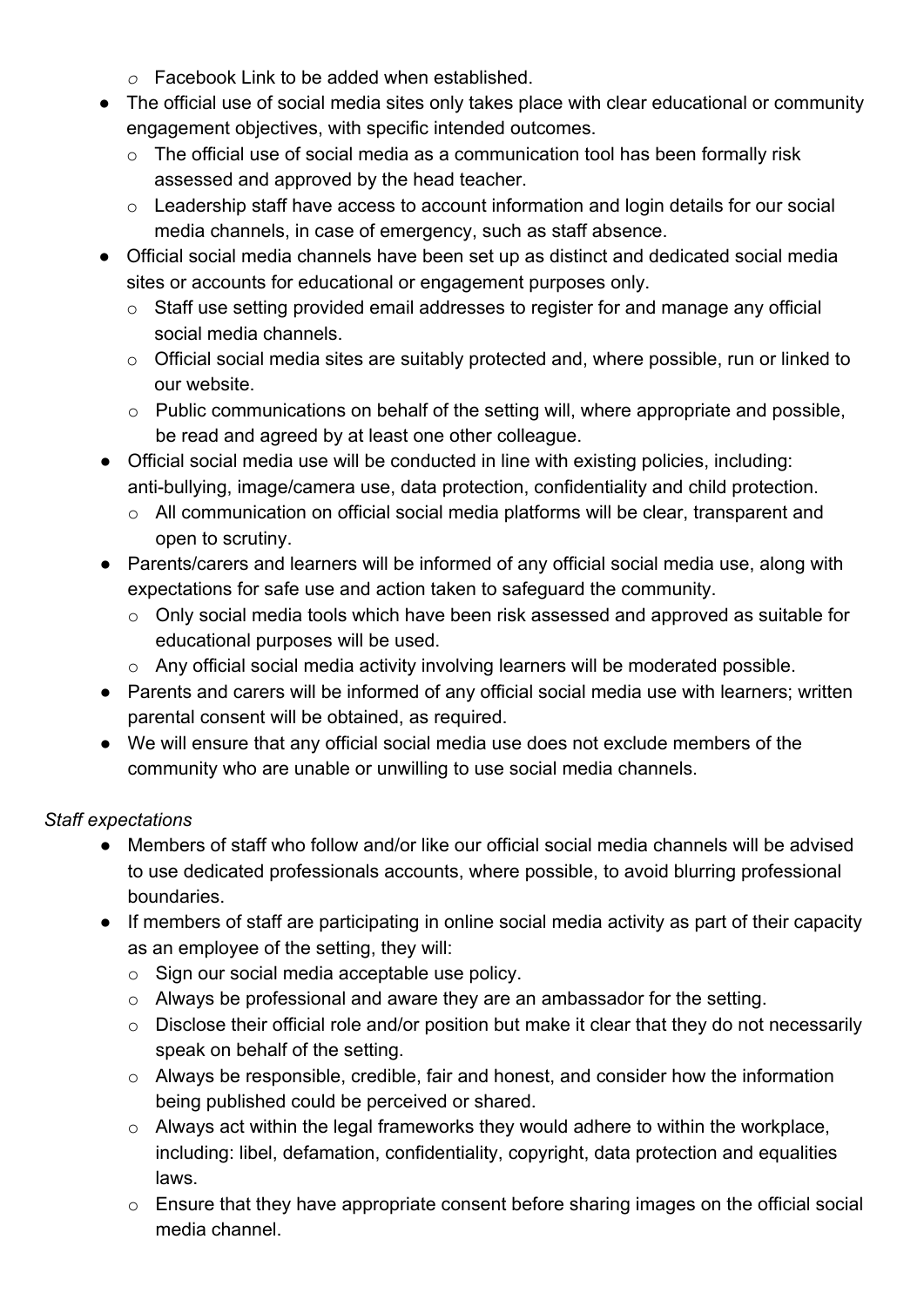- o Not disclose information, make commitments or engage in activities on behalf of the setting, unless they are authorised to do so.
- o Not engage with any direct or private messaging with current, or past, learners, parents and carers.
- $\circ$  Inform their line manager, the DSL (or deputy) and/or the head teacher of any concerns, such as criticism, inappropriate content or contact from learners.

# <span id="page-20-0"></span>9. **Use of Personal Devices and Mobile Phones**

**●** Our Lady & St Thomas RCVA Primary School recognises that personal communication through mobile technologies is an accepted part of everyday life for learners, staff and parents/carers, but technologies need to be used safely and appropriately within the setting.

# <span id="page-20-1"></span>a. **Expectations**

- **●** All use of personal devices (including but not limited to; tablets, games consoles and 'smart' watches) and mobile phones will take place in accordance with the law and other appropriate policies, such as anti-bullying, behaviour and child protection.
- **●** Electronic devices of any kind that are brought onto site are the responsibility of the user.
	- o All members of Our Lady & St Thomas RCVA Primary School community are advised to take steps to protect their mobile phones or devices from loss, theft or damage; we accept no responsibility for the loss, theft or damage of such items on our premises.
	- o All members of Our Lady & St Thomas RCVA Primary School community are advised to use passwords/pin numbers to ensure that unauthorised calls or actions cannot be made on their phones or devices; passwords and pin numbers should be kept confidential and mobile phones and personal devices should not be shared.
- **●** Mobile phones and personal devices are not permitted to be used in specific areas within the site such as changing rooms, toilets and swimming pools.
- **●** The sending of abusive or inappropriate messages or content via mobile phones or personal devices is forbidden by any member of the community; any breaches will be dealt with as part of our behaviour policy.
- **●** All members of Our Lady & St Thomas RCVA Primary School community are advised to ensure that their mobile phones and personal devices do not contain any content which may be offensive, derogatory or would otherwise contravene our behaviour or child protection policies.
- **●** All members of Our Lady & St Thomas RCVA Primary School community are reminded that taking covert images typically under clothing (Up skirting) is illegal and will be dealt with as part of the discipline policy.

# <span id="page-20-2"></span>b. **Staff Use of Personal Devices and Mobile Phones**

- **●** Members of staff will ensure that use of personal phones and devices takes place in accordance with the law, as well as relevant policy and procedures, such as: confidentiality, child protection, data security and acceptable use.
- **●** Staff will be advised to: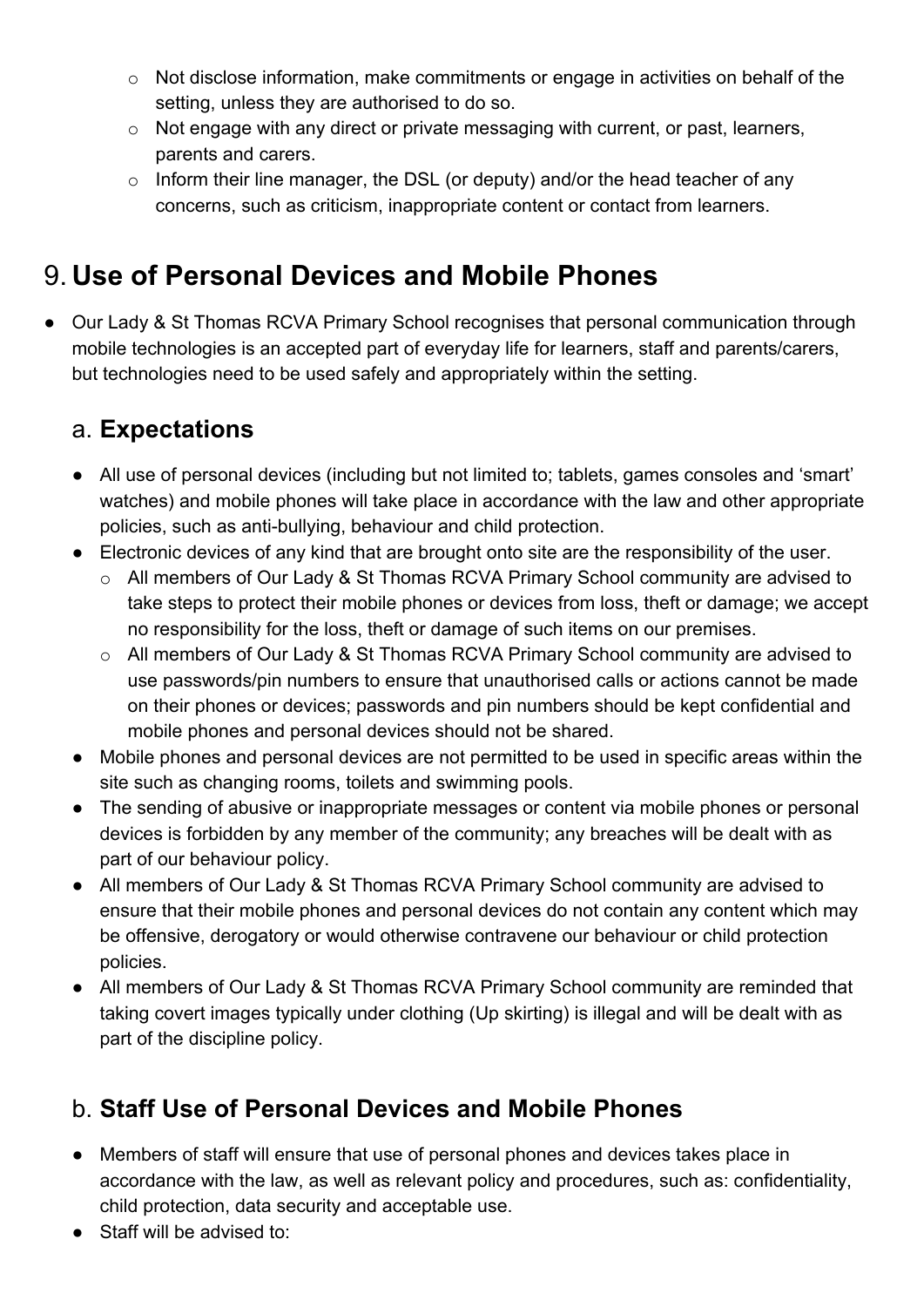- o Keep mobile phones and personal devices in a safe and secure place during lesson time.
- o Keep mobile phones and personal devices switched off or switched to 'silent' mode during lesson times.
- o Ensure that Bluetooth or other forms of communication (such as 'airdrop') are hidden or disabled during lesson times.
- o Not use personal devices during teaching periods, unless verbal permission has been given by the head teacher plus a further member of staff, such as in emergency circumstances.
- o Ensure that any content brought onto site via mobile phones and personal devices are compatible with their professional role and expectations.
- **●** Members of staff are NOT permitted to use their own personal phones or devices for contacting learners or parents and carers.
	- o Any pre-existing relationships, which could undermine this, will be discussed with the DSL (or deputy).
- **●** Staff will not use personal devices:
	- o To take photos or videos of learners and will only use work-provided equipment for this purpose.
	- o Directly with learners and will only use work-provided equipment during lessons/educational activities.
- **●** If a member of staff breaches our policy, action will be taken in line with our code of conduct/staff behaviour and allegations policy
	- o If a member of staff is thought to have illegal content saved or stored on a mobile phone or personal device, or have committed a criminal offence, the police will be contacted.

# <span id="page-21-0"></span>c. **Learners' Use of Personal Devices and Mobile Phones**

- **●** Learners will be educated regarding the safe and appropriate use of personal devices and mobile phones and will be made aware of boundaries and consequences.
- **●** Our Lady & St Thomas RCVA Primary School expects learners' personal devices and mobile phones to be…
	- o Handed in at the main office and collected at the end of the school day.
- **●** If a learner needs to contact his/her parents or carers they will be allowed to use a setting phone.
	- o Parents are advised to contact their child via the setting office; exceptions may be permitted on a case-by-case basis, as approved by the head teacher.
- **●**
- **●** Mobile phones and personal devices must not be taken into examinations.
	- o Learners found in possession of a mobile phone or personal device during an exam will be reported to the appropriate examining body. This may result in the withdrawal from either that examination or all examinations.
- **●** If a learner breaches the policy, the phone or device will be confiscated and will be held in a secure place.
	- o Staff may confiscate a learner's mobile phone or device if they believe it is being used to contravene our behaviour or bullying policy or could contain youth produced sexual imagery (sexting).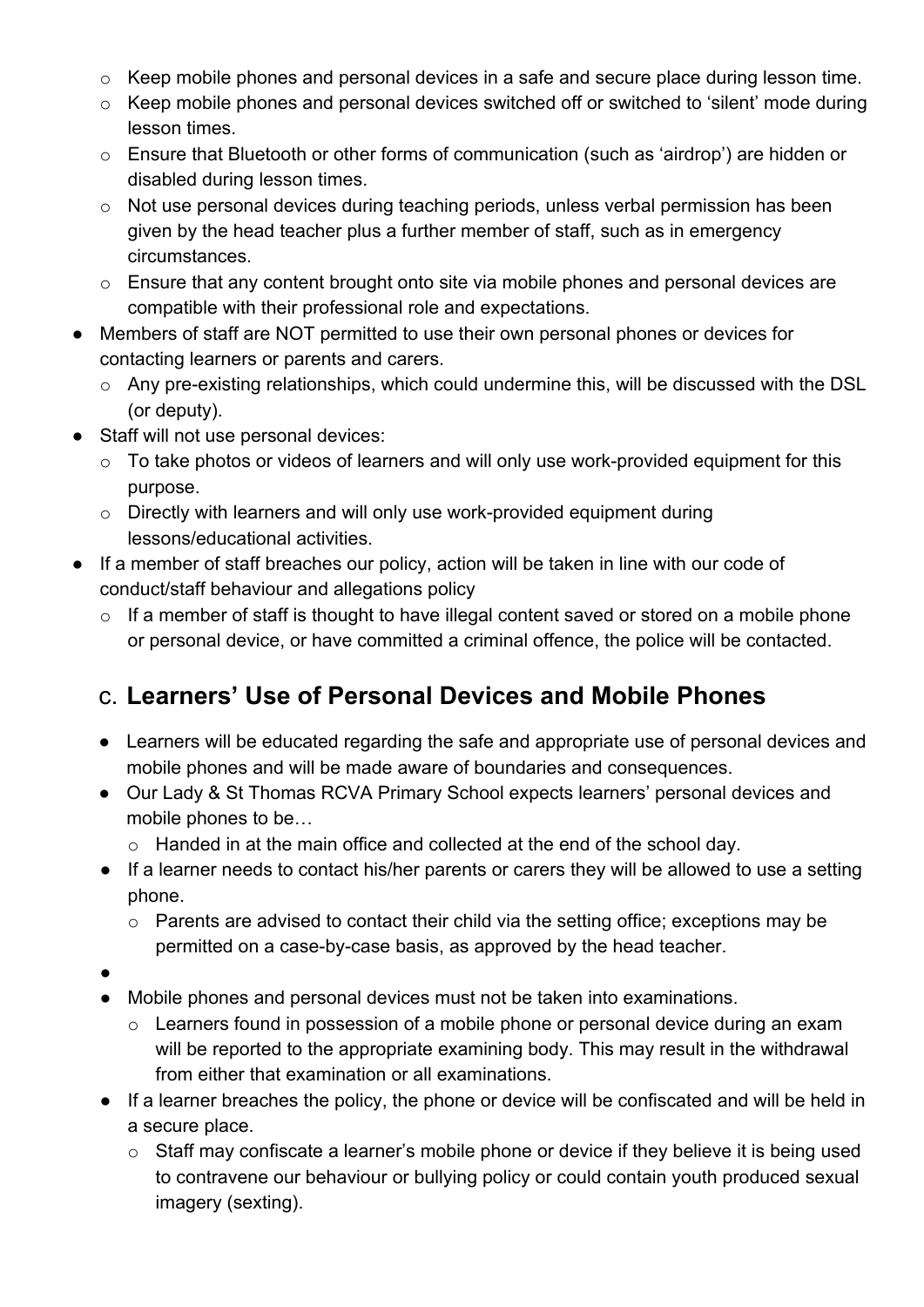o Searches of mobile phone or personal devices will only be carried out in accordance with our policy.

[\(www.gov.uk/government/publications/searching-screening-and-confiscation\)](http://www.gov.uk/government/publications/searching-screening-and-confiscation)

- o Learners' mobile phones or devices may be searched by a member of the leadership team, with the consent of the learner or a parent/carer. Content may be deleted or requested to be deleted, if it contravenes our policies. ( [www.gov.uk/government/publications/searching-screening-and-confiscation](http://www.gov.uk/government/publications/searching-screening-and-confiscation))
- o Mobile phones and devices that have been confiscated will be released to parents or carers at the end of the school day.)
- o If there is suspicion that material on a learner's personal device or mobile phone may be illegal or may provide evidence relating to a criminal offence, the device will be handed over to the police for further investigation.

# <span id="page-22-0"></span>d. **Visitors' Use of Personal Devices and Mobile Phones**

- **●** Parents/carers and visitors (including volunteers and contractors) must use their mobile phones and personal devices in accordance with our acceptable use policy and other associated policies, such as: anti-bullying, behaviour, child protection and image use.
- **●** We will ensure appropriate signage and information is displayed and provided to inform parents, carers and visitors of expectations of use.
- **●** Members of staff are expected to challenge visitors if they have concerns and will always inform the DSL (or deputy) or head teacher of any breaches our policy.

# <span id="page-22-1"></span>e. **Officially provided mobile phones and devices**

- **●** Members of staff will be issued with a work phone number and email address, where contact with learners or parents/carers is required.
- **●** Setting mobile phones and devices will be suitably protected via a passcode/password/PIN and must only be accessed or used by members of staff.
- **●** Setting mobile phones and devices will always be used in accordance with the acceptable use policy and other relevant policies.

# <span id="page-22-2"></span>10. **Responding to Online Safety Incidents and Concerns**

- **●** All members of the community will be made aware of the reporting procedure for online safety concerns, including: breaches of filtering, youth produced sexual imagery (sexting), cyberbullying and illegal content.
- **●** All members of the community must respect confidentiality and the need to follow the official procedures for reporting concerns.
	- o Learners, parents and staff will be informed of our complaints procedure and staff will be made aware of the whistleblowing procedure.
- **●** We require staff, parents, carers and learners to work in partnership to resolve online safety issues.
- After any investigations are completed, we will debrief, identify lessons learnt and implement any policy or curriculum changes as required.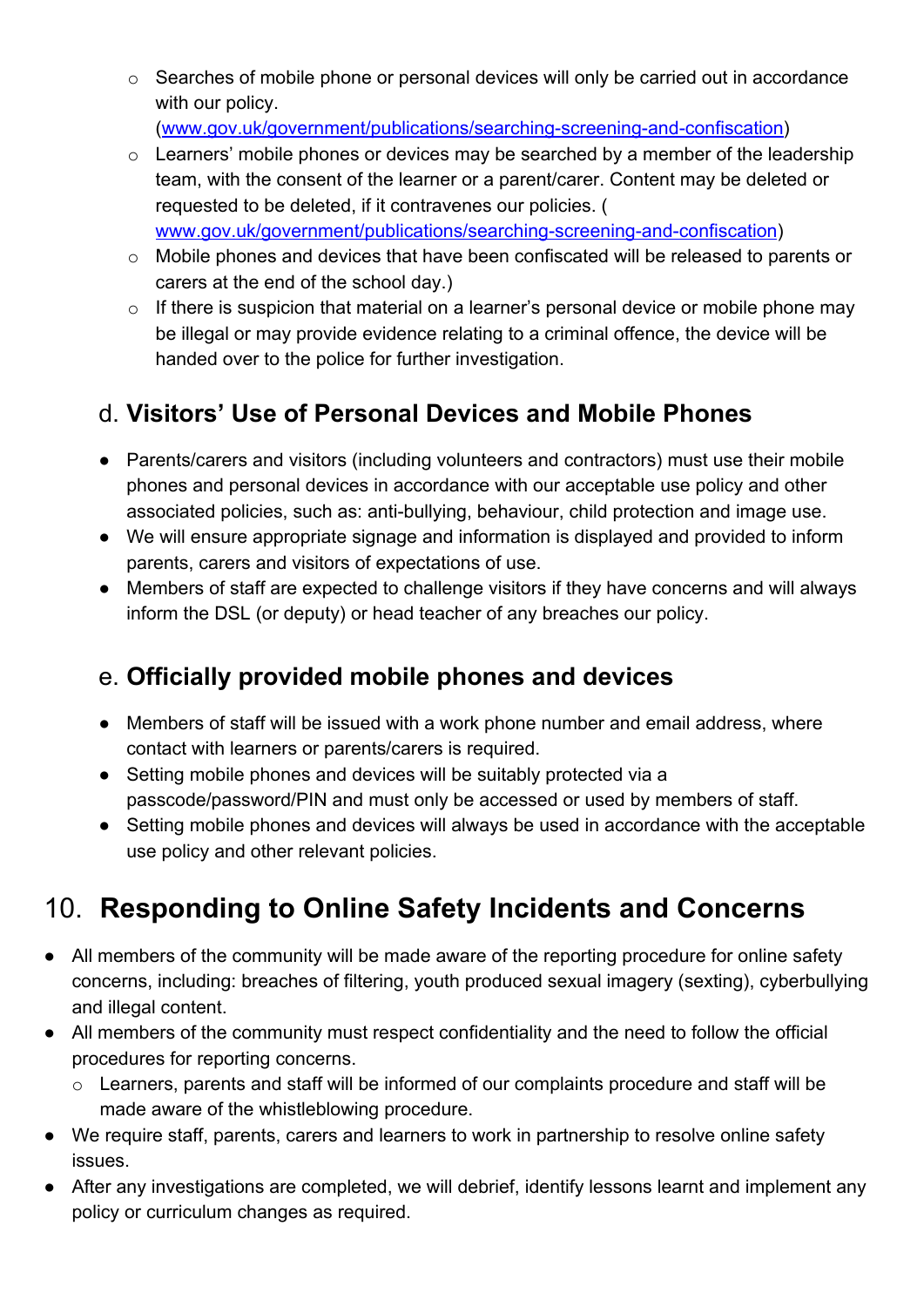- **●** If we are unsure how to proceed with an incident or concern, the DSL (or deputy) will seek advice from the Education Safeguarding Team.
- **●** Where there is suspicion that illegal activity has taken place, we will contact the Education Safeguarding Team or Durham Police using 101, or 999 if there is immediate danger or risk of harm.
- **●** If an incident or concern needs to be passed beyond our community (for example, if other local settings are involved or the public may be at risk), the DSL or head teacher will speak with Durham Police first to ensure that potential investigations are not compromised.

### <span id="page-23-0"></span>a. **Concerns about Learners' Welfare**

- **●** The DSL (or deputy) will be informed of any online safety incidents involving safeguarding or child protection concerns.
	- o The DSL (or deputy) will record these issues in line with our child protection policy.
- **●** The DSL (or deputy) will ensure that online safety concerns are escalated and reported to relevant agencies in line with the DSCP thresholds and procedures.
- **●** We will inform parents and carers of online safety incidents or concerns involving their child, as and when required.

### <span id="page-23-1"></span>b. **Staff Misuse**

- **●** Any complaint about staff misuse will be referred to the head teacher, in accordance with the allegations policy.
- **●** Any allegations regarding a member of staff's online conduct will be discussed with the LADO (Local Authority Designated Officer).
- **●** Appropriate action will be taken in accordance with our staff behaviour policy/code of conduct.

# <span id="page-23-2"></span>11. **Procedures for Responding to Specific Online Incidents or Concerns**

# <span id="page-23-3"></span>a. **Online Sexual Violence and Sexual Harassment between Children**

- Our setting has accessed and understood "[Sexual violence and sexual harassment](https://www.gov.uk/government/publications/sexual-violence-and-sexual-harassment-between-children-in-schools-and-colleges) [between children in schools and colleges"](https://www.gov.uk/government/publications/sexual-violence-and-sexual-harassment-between-children-in-schools-and-colleges) (2018) guidance and part 5 of 'Keeping children safe in education' 2018.
- Our Lady & St Thomas RCVA Primary School recognises that sexual violence and sexual harassment between children can take place online. Examples may include; non-consensual sharing of sexual images and videos, sexualised online bullying, online coercion and threats, unwanted sexual comments and messages on social media, and online sexual exploitation.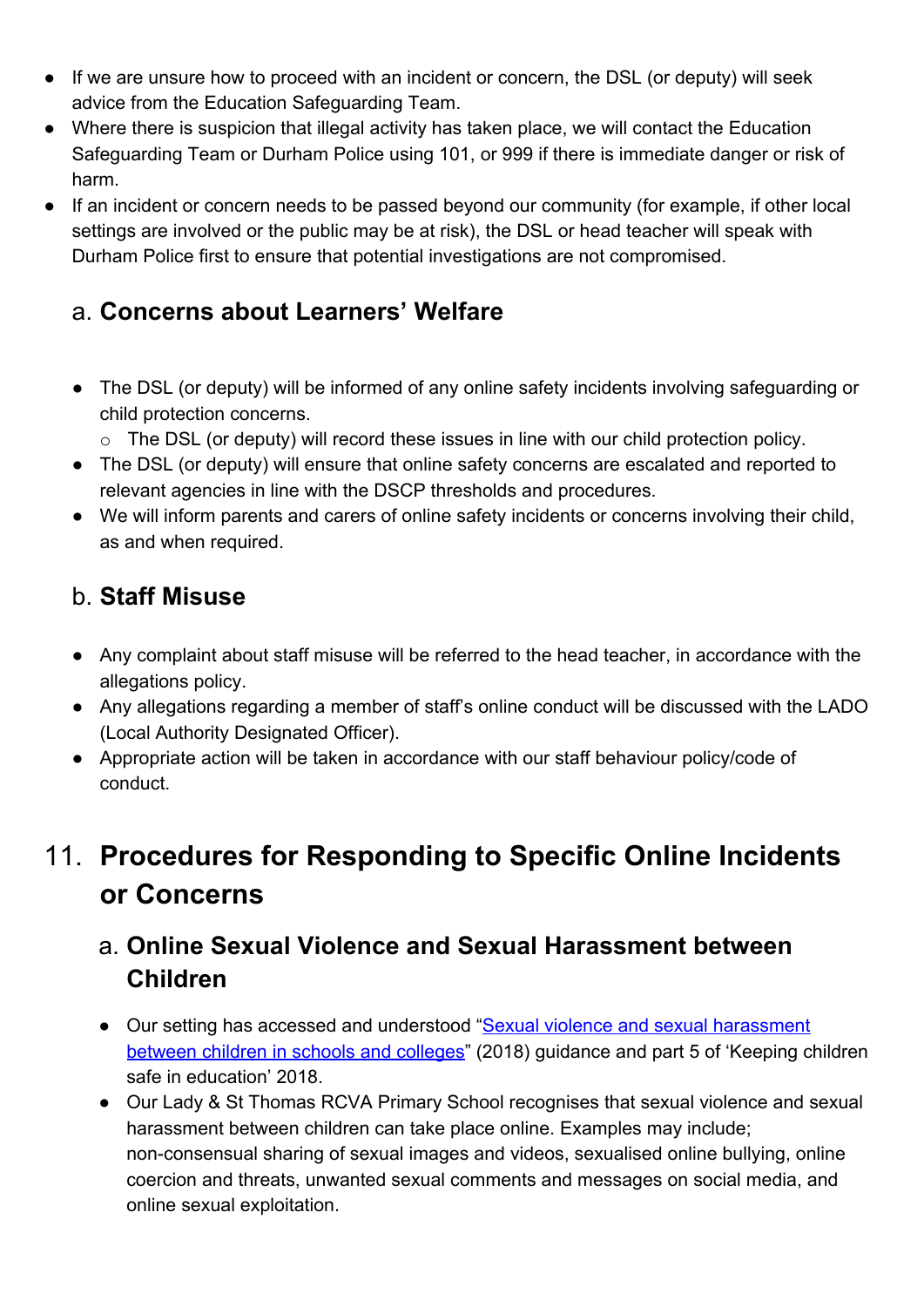- o Full details of how we will respond to concerns relating to sexual violence and sexual harassment between children can be found within our child protection and anti-bullying policy.
- Our Lady & St Thomas RCVA Primary School recognises that internet brings the potential for the impact of any sexual violence and sexual harassment concerns to extend further than the local community, and for a victim or alleged perpetrator to become marginalised and excluded by online communities.
- Our Lady & St Thomas RCVA Primary School also recognises the potential for repeat victimisation in the future if abusive content continues to exist somewhere online.
- Our Lady & St Thomas RCVA Primary School will ensure that all members of the community are made aware of the potential social, psychological and criminal consequences of online sexual violence and sexual harassment between children by implementing a range of age and ability appropriate educational methods as part of our PSHE and RSE curriculum.
- We will ensure that all members of the community are aware of sources of support regarding online sexual violence and sexual harassment between children.
- We will respond to concerns regarding online sexual violence and sexual harassment between children, regardless of whether the incident took place on our premises or using our equipment.
- If made aware of online sexual violence and sexual harassment, we will:
	- o Immediately notify the DSL (or deputy) and act in accordance with our child protection and anti-bullying policies.
	- o If content is contained on learners electronic devices, they will be managed in accordance with the DfE ['searching screening and confiscation'](https://www.gov.uk/government/publications/searching-screening-and-confiscation) advice.
	- o Provide the necessary safeguards and support for all learners involved, such as offering specific advice on blocking, reporting and removing online content, as well as providing appropriate counselling/pastoral support.
	- o Implement appropriate sanctions in accordance with our behaviour policy.
	- $\circ$  Inform parents and carers, if appropriate, about the incident and how it is being managed.
	- o If appropriate, make a referral to partner agencies, such as First Contact and/or the Police.
	- o If the concern involves children and young people at a different educational setting, work in partnership with other DSLs to ensure appropriate safeguarding action is taken in the wider local community.
		- If a criminal offence has been committed, the DSL (or deputy) will discuss this with Durham Police first to ensure that investigations are not compromised.
	- o Review the handling of any incidents to ensure that best practice was implemented, and policies/procedures are appropriate.

#### <span id="page-24-0"></span>i **Youth Produced Sexual Imagery ("Sexting")**

- **●** Our Lady & St Thomas RCVA Primary School recognises youth produced sexual imagery (known as "sexting") as a safeguarding issue; all concerns will be reported to and dealt with by the DSL (or deputy).
- We will follow the advice as set out in the non-statutory UKCCIS guidance: *['Sexting in](https://www.gov.uk/government/groups/uk-council-for-child-internet-safety-ukccis)* [schools and colleges: responding to incidents and safeguarding young people'](https://www.gov.uk/government/groups/uk-council-for-child-internet-safety-ukccis).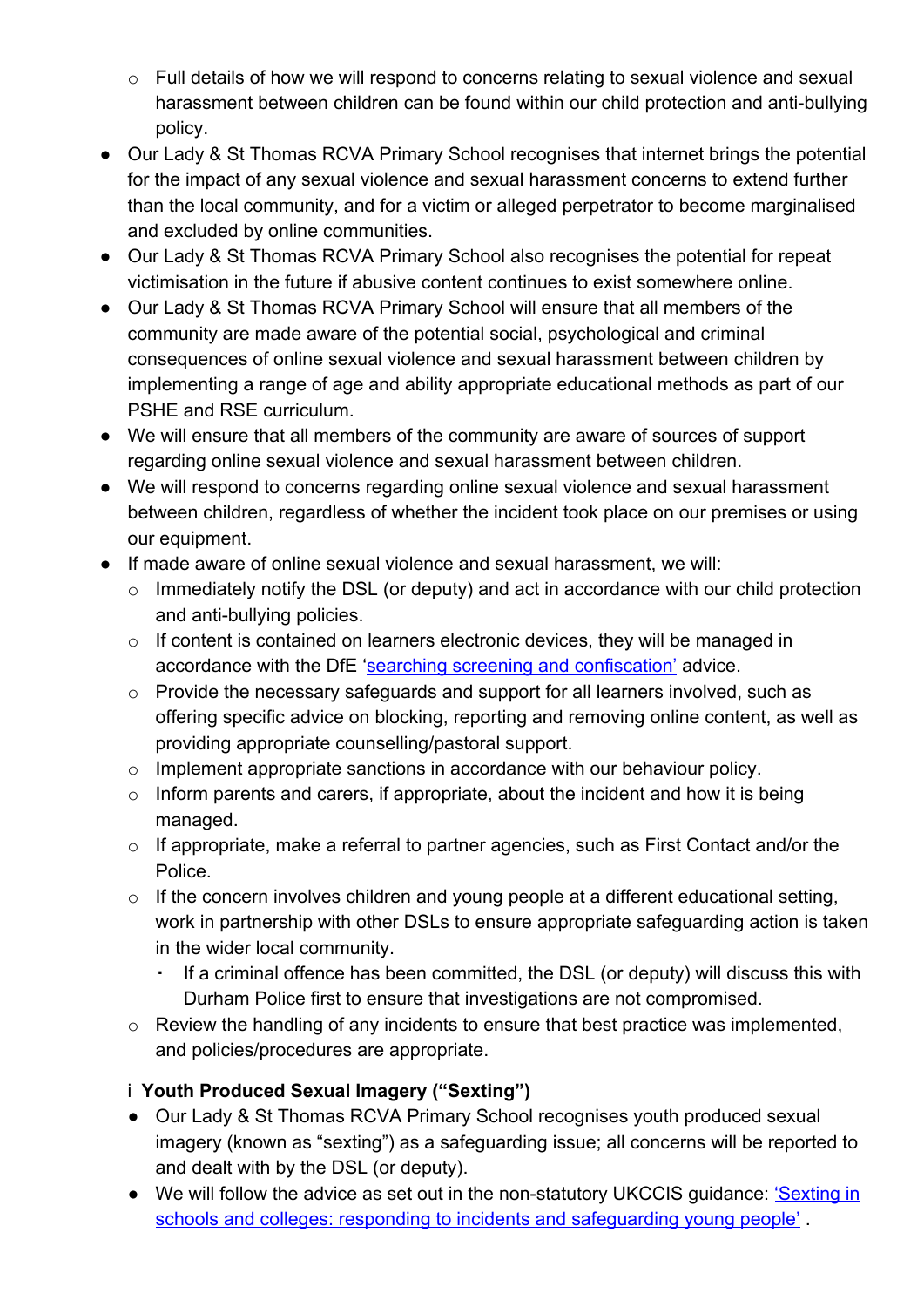- **●** Our Lady & St Thomas RCVA Primary School will ensure that all members of the community are made aware of the potential social, psychological and criminal consequences of 'sexting' by implementing preventative approaches, via a range of age and ability appropriate educational methods.
- **●** We will ensure that all members of the community are aware of sources of support regarding youth produced sexual imagery.
- **●** We will respond to concerns regarding youth produced sexual imagery, regardless of whether the incident took place on site or using setting provided or personal equipment.
- **●** We will not:
	- o View any images suspected of being youth produced sexual imagery, unless there is no other possible option, or there is a clear need or reason to do so.
		- If it is deemed necessary, the image will only be viewed by the DSL (or deputy DSL) and their justification for viewing the image will be clearly documented.
	- o Send, share, save or make copies of content suspected to be an indecent image of a child (i.e. youth produced sexual imagery) and will not allow or request learners to do so.
- **●** If made aware of an incident involving the creation or distribution of youth produced sexual imagery, we will:
	- o Act in accordance with our child protection policies and the relevant Durham SCP procedures.
	- o Ensure the DSL (or deputy) responds in line with the ['Sexting in schools and](https://www.gov.uk/government/groups/uk-council-for-child-internet-safety-ukccis) [colleges: responding to incidents and safeguarding young people'](https://www.gov.uk/government/groups/uk-council-for-child-internet-safety-ukccis) guidance.
	- o Store the device securely.
		- If an indecent image has been taken or shared on our network or devices, we will act to block access to all users and isolate the image.
	- o Carry out a risk assessment which considers any vulnerability of learners involved; including carrying out relevant checks with other agencies.
	- $\circ$  Inform parents and carers, if appropriate, about the incident and how it is being managed. Additional resources are available on the Extranet for both Pupils and Parents
	- o Make a referral to First Contact and/or the Police, as deemed appropriate in line with the UKCCIS : ['Sexting in schools and colleges: responding to incidents and](https://www.gov.uk/government/groups/uk-council-for-child-internet-safety-ukccis) [safeguarding young people'](https://www.gov.uk/government/groups/uk-council-for-child-internet-safety-ukccis) guidance.
	- o Provide the necessary safeguards and support for learners, such as offering counselling or pastoral support.
	- $\circ$  Implement appropriate sanctions in accordance with our behaviour policy but taking care not to further traumatise victims where possible.
	- o Consider the deletion of images in accordance with the UKCCIS: *Sexting in* [schools and colleges: responding to incidents and safeguarding young people'](https://www.gov.uk/government/groups/uk-council-for-child-internet-safety-ukccis) guidance.
		- Images will only be deleted once the DSL has confirmed that other agencies do not need to be involved; and are sure that to do so would not place a child at risk or compromise an investigation.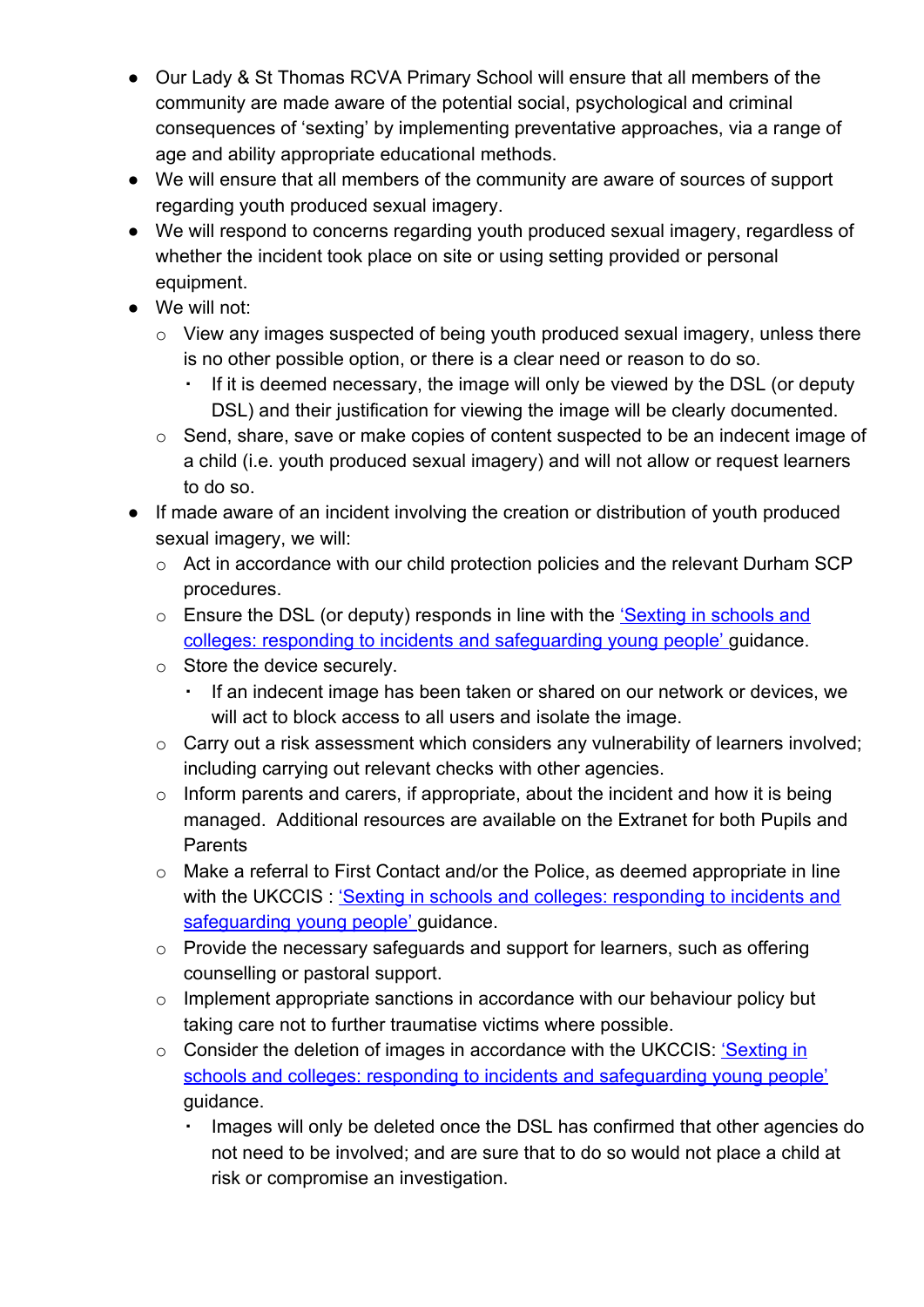o Review the handling of any incidents to ensure that best practice was implemented; the leadership team will also review and update any management procedures, where necessary.

# <span id="page-26-0"></span>b. **Online Child Sexual Abuse and Exploitation (including child criminal exploitation)**

- **●** Our Lady & St Thomas RCVA Primary School will ensure that all members of the community are aware of online child sexual abuse, including: exploitation and grooming; the consequences; possible approaches which may be employed by offenders to target children and how to respond to concerns.
- **●** Our Lady & St Thomas RCVA Primary School recognises online child sexual abuse and exploitation (including criminal exploitation) as a safeguarding issue and, as such, all concerns will be reported to and dealt with by the DSL (or deputy).
- **●** We will implement preventative approaches for online child sexual abuse and exploitation (including criminal exploitation) via a range of age and ability appropriate education for learners, staff and parents/carers.
- **●** We will ensure that all members of the community are aware of the support available regarding online child sexual abuse and exploitation (including criminal exploitation), both locally and nationally.
- **●** We will ensure that the 'Click CEOP' report button is visible and available to learners and other members of our community. This is available on our website.

If made aware of incident involving online child sexual abuse and exploitation (including criminal exploitation), we will:

- o Act in accordance with our child protection policies and the relevant Durham SCP procedures.
- o If appropriate, store any devices involved securely.
- o Make a referral to First Contact (if required/appropriate) and immediately inform Durham police via 101, or 999 if a child is at immediate risk.
- o Carry out a risk assessment which considers any vulnerabilities of learner(s) involved (including carrying out relevant checks with other agencies).
- o Inform parents/carers about the incident and how it is being managed.
- o Provide the necessary safeguards and support for learners, such as, offering counselling or pastoral support.
- o Review the handling of any incidents to ensure that best practice is implemented; leadership team will review and update any management procedures, where necessary.
- **●** We will respond to concerns regarding online child sexual abuse and exploitation (including criminal exploitation), regardless of whether the incident took place on our premises or using setting provided or personal equipment.
	- o Where possible, learners will be involved in decision making and if appropriate, will be empowered to report concerns such as via the Click CEOP report: [www.ceop.police.uk/safety-centre/](http://www.ceop.police.uk/safety-centre/)
- **●** If we are unclear whether a criminal offence has been committed, the DSL (or deputy) will obtain advice immediately through the Education Durham or Durham Police.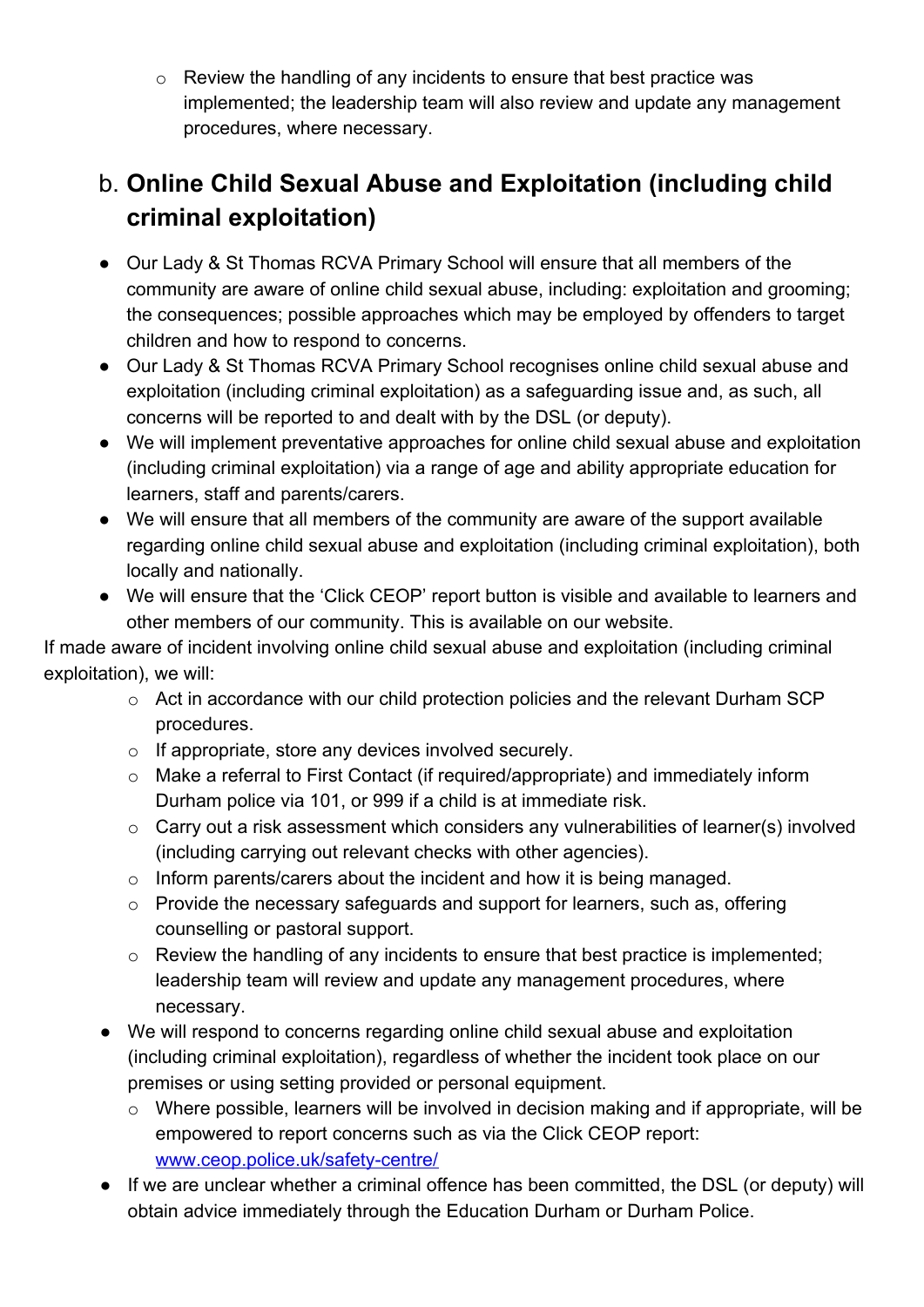**●** If learners at other setting are believed to have been targeted, the DSL (or deputy) will seek support from Durham Police and/or Education Durham first to ensure that potential investigations are not compromised.

# <span id="page-27-0"></span>c. **Indecent Images of Children (IIOC)**

- **●** Our Lady & St Thomas RCVA Primary School will ensure that all members of the community are made aware of the possible consequences of accessing Indecent Images of Children (IIOC).
- **●** We will respond to concerns regarding IIOC on our equipment and/or personal equipment, even if access took place off site.
- **●** We will seek to prevent accidental access to IIOC by using an Internet Service Provider (ISP) which subscribes to the Internet Watch Foundation block list and by implementing appropriate filtering, firewalls and anti-spam software.
- **●** If we are unclear if a criminal offence has been committed, the DSL (or deputy) will obtain advice immediately through Durham Police and/or the Education Safeguarding Team.
- **●** If made aware of IIOC, we will:
	- o Act in accordance with our child protection policy and the relevant Durham SCP procedures.
	- o Store any devices involved securely.
	- $\circ$  Immediately inform appropriate organisations, such as CEOP, Durham Police or the LADO.
- If made aware that a member of staff or a learner has been inadvertently exposed to indecent images of children, we will:
	- o Ensure that the DSL (or deputy) is informed.
	- o Ensure that the URLs (webpage addresses) which contain the suspect images are reported to the Internet Watch Foundation via [www.iwf.org.uk](https://www.iwf.org.uk/).
	- o Ensure that any copies that exist of the image, for example in emails, are deleted.
	- o Report concerns, as appropriate to parents and carers.
- **●** If made aware that indecent images of children have been found on the setting provided devices, we will:
	- o Ensure that the DSL (or deputy) is informed.
	- o Ensure that the URLs (webpage addresses) which contain the suspect images are reported to the Internet Watch Foundation via [www.iwf.org.uk](https://www.iwf.org.uk/).
	- o Ensure that any copies that exist of the image, for example, in emails, are deleted.
	- o Inform the Police via 101 (999 if there is an immediate risk of harm) and First Contact
	- o Only store copies of images (securely, where no one else has access to them and delete all other copies) at the request of the police only.
	- o Report concerns, as appropriate to parents and carers.
- **●** If made aware that a member of staff is in possession of indecent images of children on setting provided devices, we will: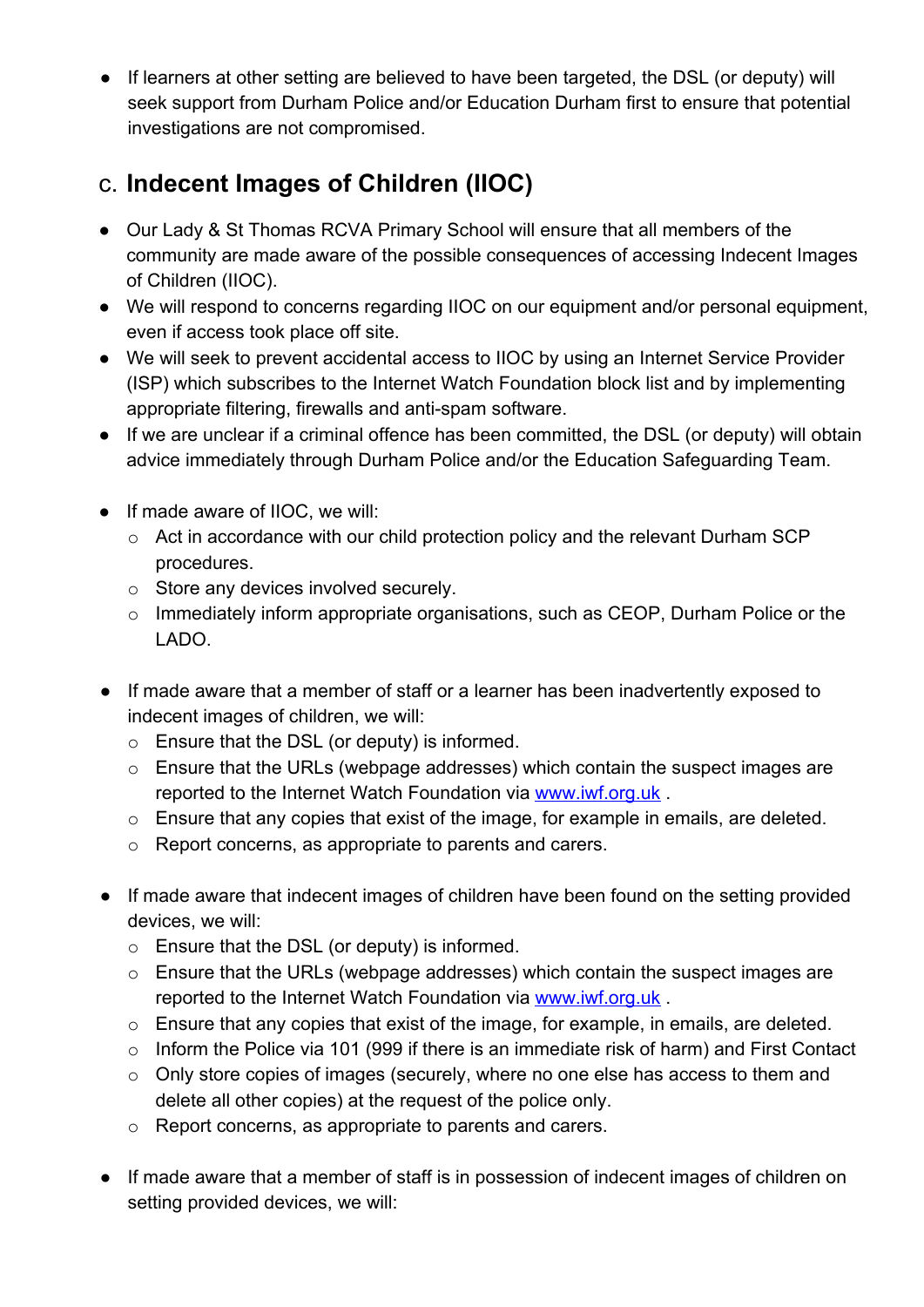- o Ensure that the *head teacher* is informed in line with our managing allegations against staff policy.
- o Inform the Local Authority Designated Officer (LADO) and other relevant organisations in accordance with our managing allegations against staff policy.
- o Quarantine any devices until police advice has been sought.

# <span id="page-28-0"></span>d. **Cyberbullying**

- **●** Cyberbullying, along with all other forms of bullying, will not be tolerated at Our Lady & St Thomas RCVA Primary School.
- **●** Full details of how we will respond to cyberbullying are set out in our anti-bullying policy.

# <span id="page-28-1"></span>e. **Online Hate**

- **●** Online hate content, directed towards or posted by, specific members of the community will not be tolerated at Our Lady & St Thomas RCVA Primary School and will be responded to in line with existing policies, including anti-bullying and behaviour.
- **●** All members of the community will be advised to report online hate in accordance with relevant policies and procedures.
- **●** The Police will be contacted if a criminal offence is suspected.
- **●** If we are unclear on how to respond, or whether a criminal offence has been committed, the DSL (or deputy) will obtain advice through First Contact or Durham Police

### <span id="page-28-2"></span>f. **Online Radicalisation and Extremism**

- **●** We will take all reasonable precautions to ensure that learners and staff are safe from terrorist and extremist material when accessing the internet on site.
- **●** If we are concerned that a child or parent/carer may be at risk of radicalisation online, the DSL (or deputy) will be informed immediately, and action will be taken in line with our child protection policy.
- **●** If we are concerned that member of staff may be at risk of radicalisation online, the *head teacher* will be informed immediately, and action will be taken in line with the child protection and allegations policies.